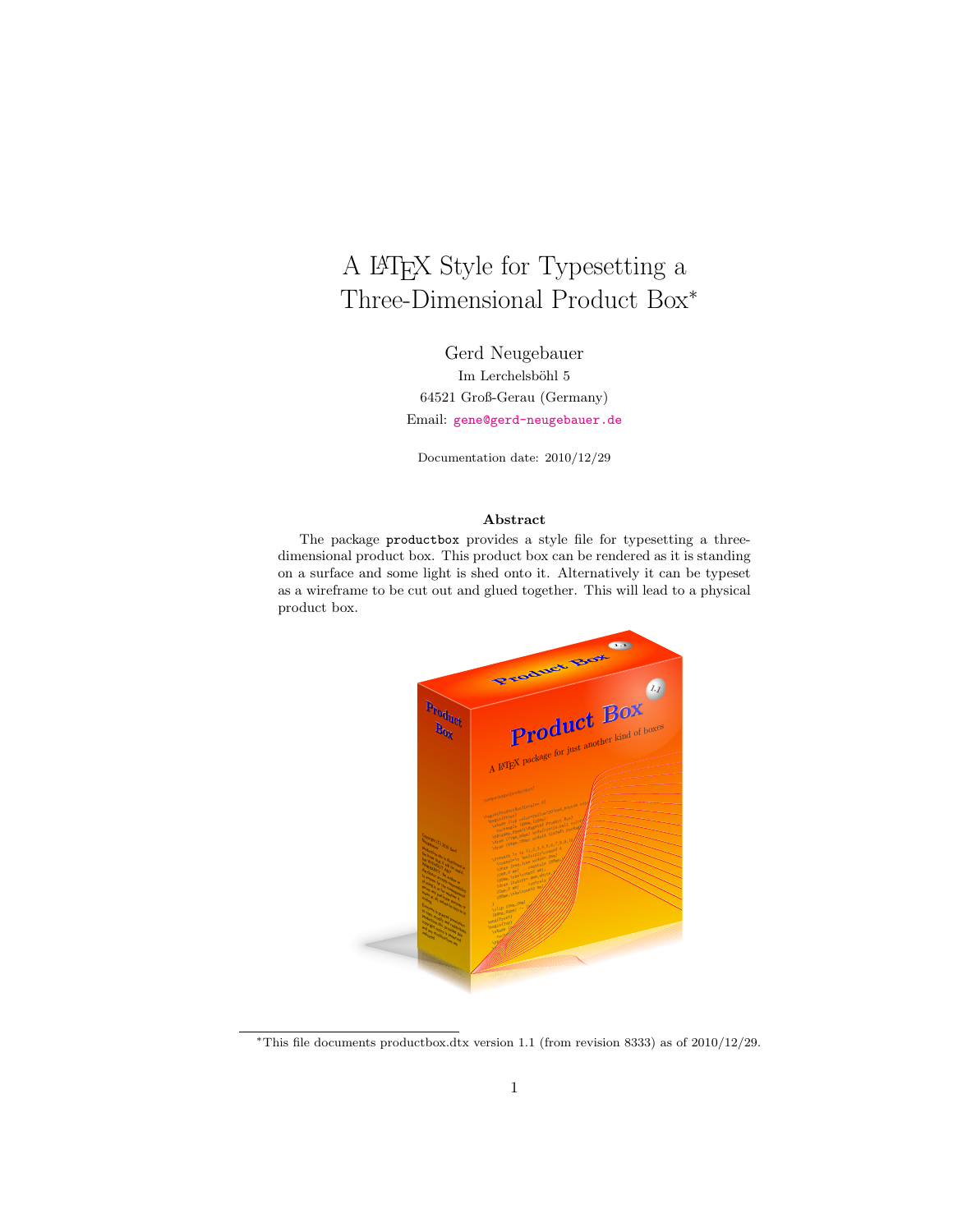# Contents

| 1          |         | Introduction |                                                                            | 3              |
|------------|---------|--------------|----------------------------------------------------------------------------|----------------|
| $\bf{2}$   |         |              | The User Interface                                                         | 3              |
|            | $2.1\,$ |              |                                                                            | $\overline{4}$ |
|            | 2.2     |              | The Extended User Interface                                                | $\overline{7}$ |
|            | 2.3     |              | Settings and Options of the Main Environment                               | 9              |
| 3          |         |              | <b>Tipps and Tricks</b>                                                    | 17             |
|            | 3.1     |              | Adjusting the Paper for the Fold Rendering                                 | 17             |
| 4          |         |              | <b>Known Problems</b>                                                      | 17             |
| 5          |         |              | <b>The Documentation Driver</b>                                            | 19             |
| 6          |         |              | The Implementation                                                         | 19             |
|            | 6.1     |              |                                                                            | 19             |
|            | 6.2     |              |                                                                            | 20             |
|            | 6.3     |              |                                                                            | 20             |
|            |         | 6.3.1        |                                                                            | 20             |
|            |         | 6.3.2        |                                                                            | 20             |
|            |         | 6.3.3        | Parameters for the 3D Rendering                                            | 21             |
|            |         | 6.3.4        | Parameters for the Fold Rendering                                          | 21             |
|            |         | 6.3.5        | Parameters for the Simplified Interface                                    | 21             |
|            | 6.4     |              |                                                                            | 21             |
|            | 6.5     |              |                                                                            | 22             |
| 6.6<br>6.7 |         |              | 22                                                                         |                |
|            |         |              | 25                                                                         |                |
|            |         | 6.7.1        | Box Style front $\ldots \ldots \ldots \ldots \ldots \ldots \ldots$         | 25             |
|            |         | 6.7.2        |                                                                            | 26             |
|            |         | 6.7.3        |                                                                            | 26             |
|            |         | 6.7.4        |                                                                            | 26             |
|            |         | 6.7.5        |                                                                            | 26             |
|            |         | 6.7.6        |                                                                            | 26             |
|            |         | 6.7.7        | $Box$ Style fold $\ldots \ldots \ldots \ldots \ldots \ldots \ldots \ldots$ | 27             |
|            |         | 6.7.8        | Box Style threeD                                                           | 30             |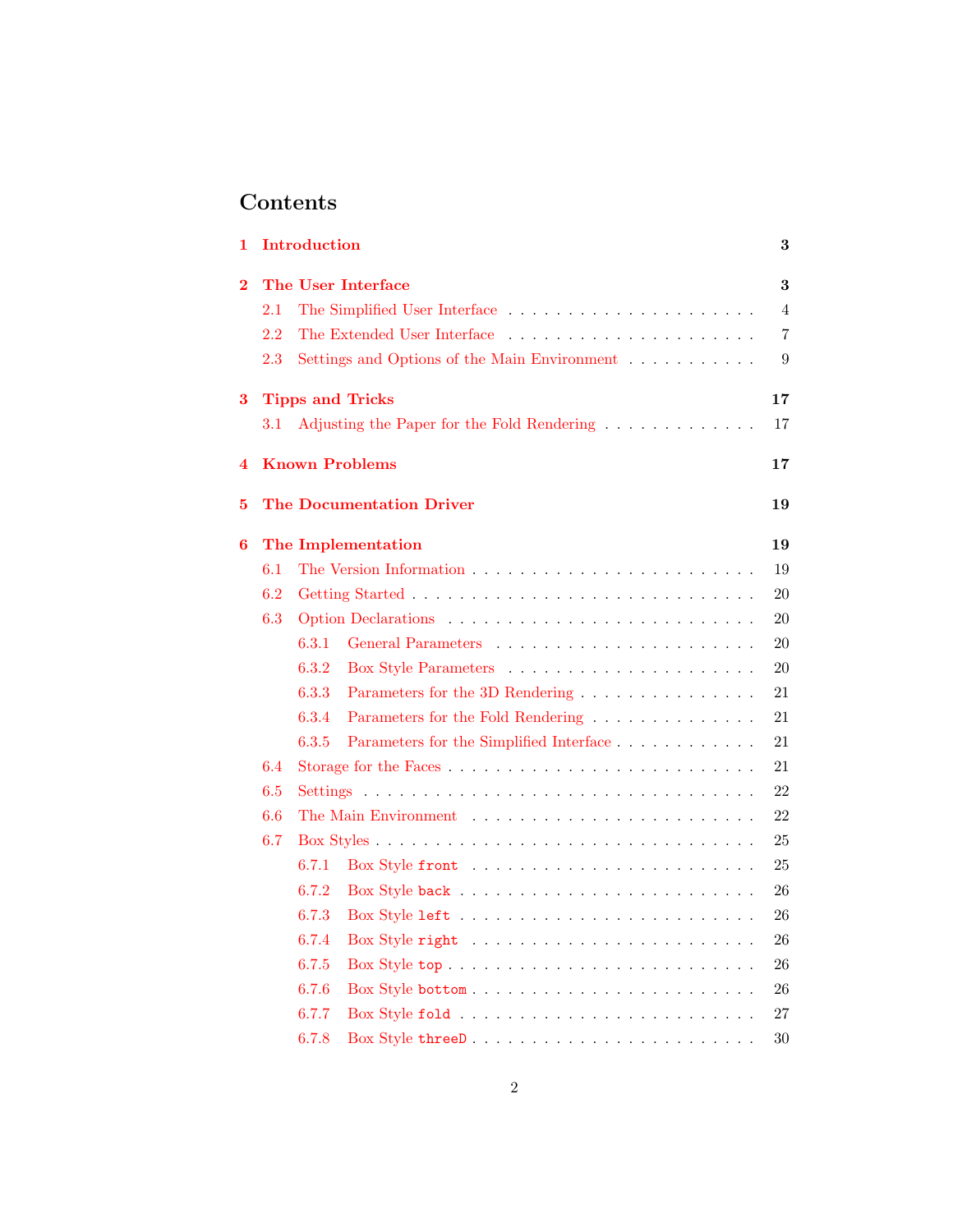# <span id="page-2-0"></span>1 Introduction

Humans are tied to the physical world. Even in the age of software it is desirable to have a physical representation for it. In the commercial world the software is sold in product boxes containing a CD or DVD and printed documentation.

But even for open source software having a product box provides a means to associate a physical object with the more or less virtual entity "software".

There are many programs around devoted to producing layouts for product boxes. Each graphics program can be used for this purpose as well. Nevertheless the integration of material from the T<sub>EX</sub> world is not that easy.

The LAT<sub>EX</sub> package productbox is an attempt to use the possibilities for LAT<sub>EX</sub> and some packages to provide a means for typesetting the faces of a product box and assemble them into a three-dimensional image.

Note that this "image" is in fact a PDF object. It can be scaled without loss of quality[1](#page-2-2) . It is also possible to extract the text from the product box by cut and paste in an appropriate PDF reader.

# <span id="page-2-1"></span>2 The User Interface

The LAT<sub>EX</sub> style productbox is based on TikZ at  $[Tan08]$  least in version 2.0. It is best used with a LAT<sub>EX</sub> variant which is able to produce PDF. If no proper tool chain is used then some of the effects should not be used.

ProductBox The environment ProductBox provides the central means for producing a product box. The contents is used to define the appearance of the faces. Finally the selected type of output is produced.

> The content of the environment consists mainly of the definition of the six faces. Not all of them need to be defined. If one face is not defined then it appears as an empty rectangle of white color.

> Thus you usually want to define the faces. Two approaches are provided to define the content of the faces. The simplified interface does not really require any knowledge of the underlying TikZ package. Just some knowledge of  $L^2T_FX$  is sufficient. The extended interface opens the full power to the user. Both interface types can be freely intermixed. The tow kinds of interfaces are described in section [2.1](#page-3-0) and [2.2.](#page-6-0)

> The environment ProductBox can be controlled with a number of optional parameters. Those parameters are described in section [2.3.](#page-8-0)

<span id="page-2-2"></span><sup>1</sup>unless some pixel images have been included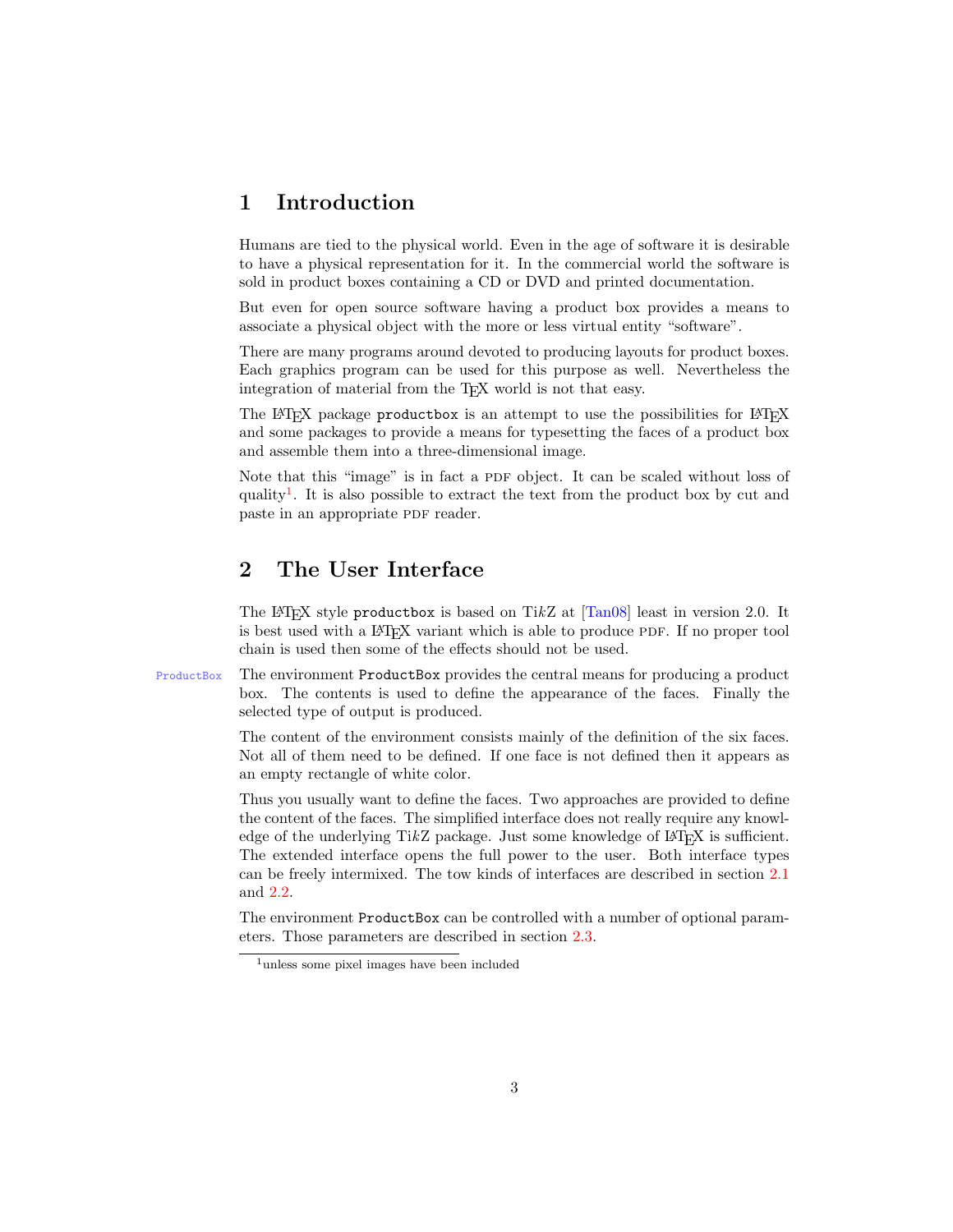# <span id="page-3-0"></span>2.1 The Simplified User Interface

The simplified user interface is meant for someone not familiar with TikZ. It encapsulates nearly anything and relies on just some basic LATEX experience. As a downside the functionality is restricted. Any fancy artwork on the box background can hardly be achieved.

The following example shows a complete – even rather useless – definition of a product box with the simplified user interface.

```
\begin{ProductBox}
  \begin{FrontFace}[bottom color=white!30!blue,top color=white]
   \Huge Product Box
  \end{FrontFace}
 \begin{BackFace}[top color=yellow!30!red,bottom color=white]
   \large Back Face
 \end{BackFace}
 \begin{TopFace}[outer color=white!30!red,inner color=white]
    \large Top Face
 \end{TopFace}
 \begin{BottomFace}[outer color=red,inner color=black]
   \large Bottom Face
  \end{BottomFace}
 \begin{LeftFace}[left color=green,right color=yellow]
   \large Left Face
 \end{LeftFace}
 \begin{RightFace}[left color=white,right color=black]
    \large Right Face
 \end{RightFace}
\end{ProductBox}
```
This code renders as



The content of the environment ProductBox is simply evaluated. It can contain any code you like. Useful for the production of a product box are some inner environments. They are called FrontFace, BackFace, LeftFace, RightFace, TopFace, and BottomFace. They are defined inside the main environment only. Those environments can be used to specify the contents of the respective faces of the box.

Note that in the three-dimensional rendering will show at most three of the faces. It does not hurt to define all of them, even if they are not shown at all.

FrontFace The environment FrontFace is used to define the content of the font face. The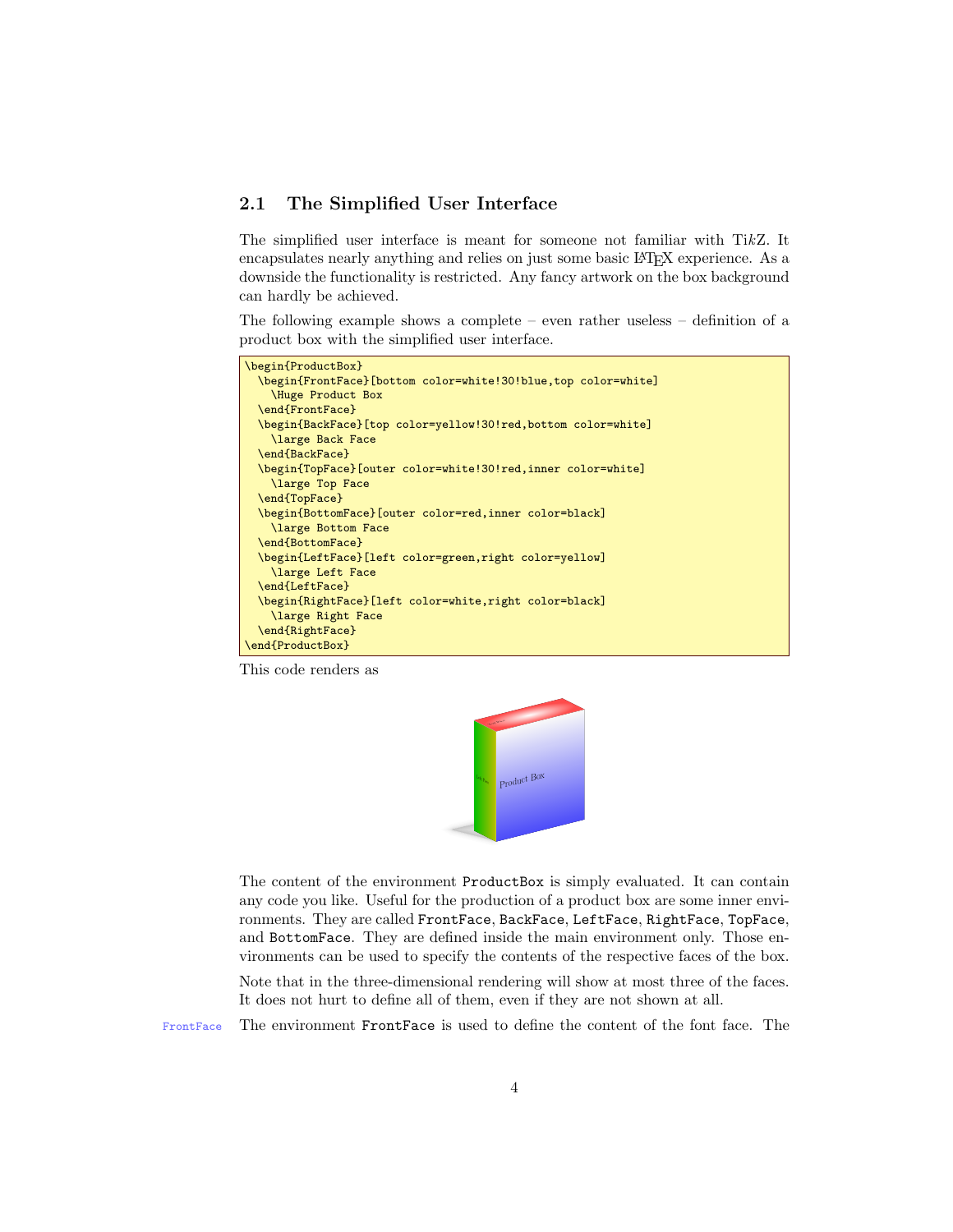environment processes its contents inside a minipage of the default width 88 mm reduced by the left and right separator width (faceSep).

The minipage is centered vertically on the face. Usually anything extending the default height of 100 mm is clipped.

\begin{FrontFace} ... \end{FrontFace}

BackFace The environment BackFace is used to define the content of the back face. The environment processes its contents inside a minipage of the default width 88 mm reduced by the left and right separator width (faceSep).

> The minipage is centered vertically on the face. Usually anything extending the default height of 100 mm is clipped.

\begin{BackFace} ... \end{BackFace}

LeftFace The environment LeftFace is used to define the content of the left face. The environment processes its contents inside a minipage of the default width 100 mm reduced by the left and right separator width (faceSep).

> The minipage is centered vertically on the face. Usually anything extending the default height of 30 mm is clipped.

\begin{LeftFace} ... \end{LeftFace}

RightFace The environment RightFace is used to define the content of the right face. The environment processes its contents inside a minipage of the default width 100 mm reduced by the left and right separator width (faceSep).

> The minipage is centered vertically on the face. Usually anything extending the default height of 30 mm is clipped.

\begin{RightFace} ... \end{RightFace}

TopFace The environment TopFace is used to define the content of the top face. The environment processes its contents inside a minipage of the default width 88 mm reduced by the left and right separator width (faceSep).

> The minipage is centered vertically on the face. Usually anything extending the default height of 30 mm is clipped.

\begin{TopFace} ... \end{TopFace}

BottomFace The environment BottomFace is used to define the content of the bottom face.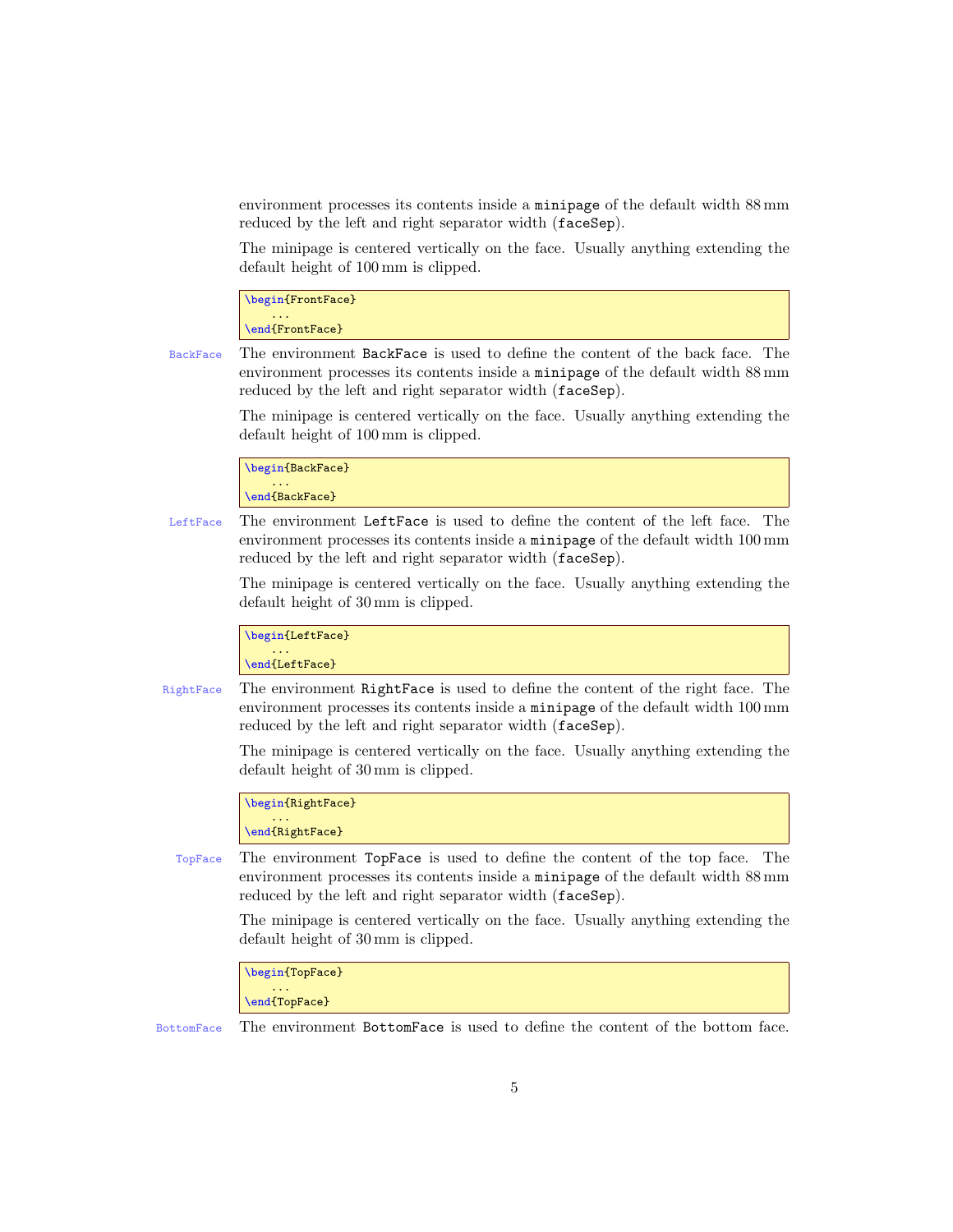The environment processes its contents inside a minipage of the default width 88 mm reduced by the left and right separator width (faceSep).

The minipage is centered vertically on the face. Usually anything extending the default height of 30 mm is clipped.

\begin{BottomFace} ...

\end{BottomFace}

Any of the face defining environments described above can take an optional argument. This argument is used to specify the background. In the simplest case you just have one background color. This is specified with the keyword color.

| \begin{ProductBox} |  |
|--------------------|--|
| \begin{FrontFace}  |  |
| [color=yellow]     |  |
| \end{FrontFace}    |  |
|                    |  |
| \end{ProductBox}   |  |



Colors in TikZ are either one of the named colors or a composition of those colors. The notation red!60!blue denotes the color by mixing 60% red and 40% blue.

```
\begin{ProductBox}
    \begin{FrontFace}
        [color=red!60!blue]
        ...
    \end{FrontFace}
    ...
\end{ProductBox}
```


By mixing in black or white you can come to a lighter or darker color.



A fading from top to bottom can be specified with two colors named top color and bottom color.



A fading from left to right can be specified with two colors named left color and left color.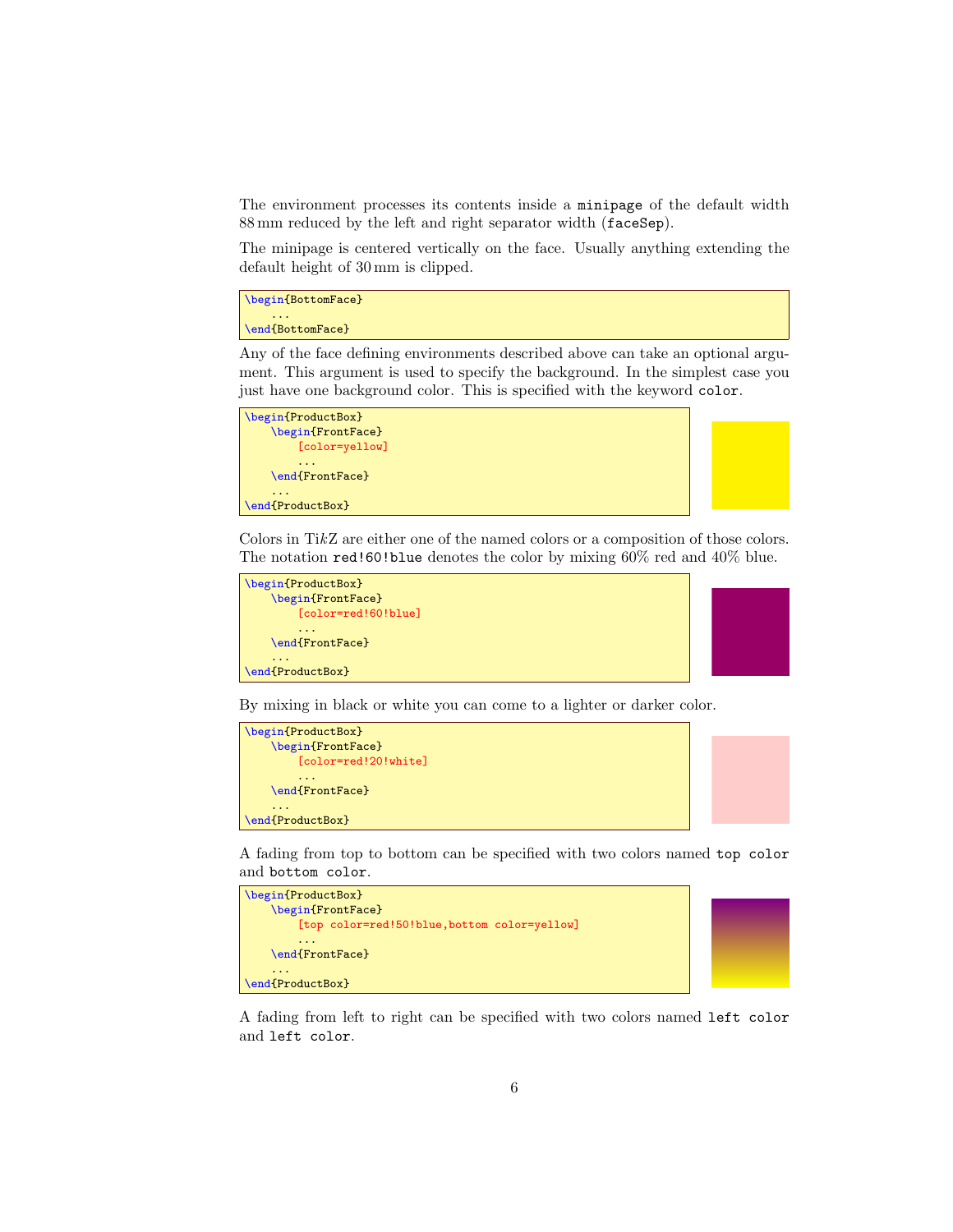```
\begin{ProductBox}
    \begin{FrontFace}
        [left color=red!50!blue,right color=yellow]
        ...
   \end{FrontFace}
    ...
\end{ProductBox}
```


The parameter middle color can be used in horizontal or vertical fading to specifying the color in the middle. Note thta it has to be specified after the other colors!



A circular fading can be specified with the color names inner color and outer color.

```
\begin{ProductBox}
    \begin{FrontFace}
        [inner color=red,outer color=yellow]
        ...
    \end{FrontFace}
    ...
\end{ProductBox}
```


# <span id="page-6-0"></span>2.2 The Extended User Interface

The extended user interface allows you to use all features of TikZ. For this purpose another set of face defining environments is provided which process their content in a tikzpicture environment.

The following example shows a complete example of a product box with the extended user interface. This example is used below to demonstrate the effect of the differnt options.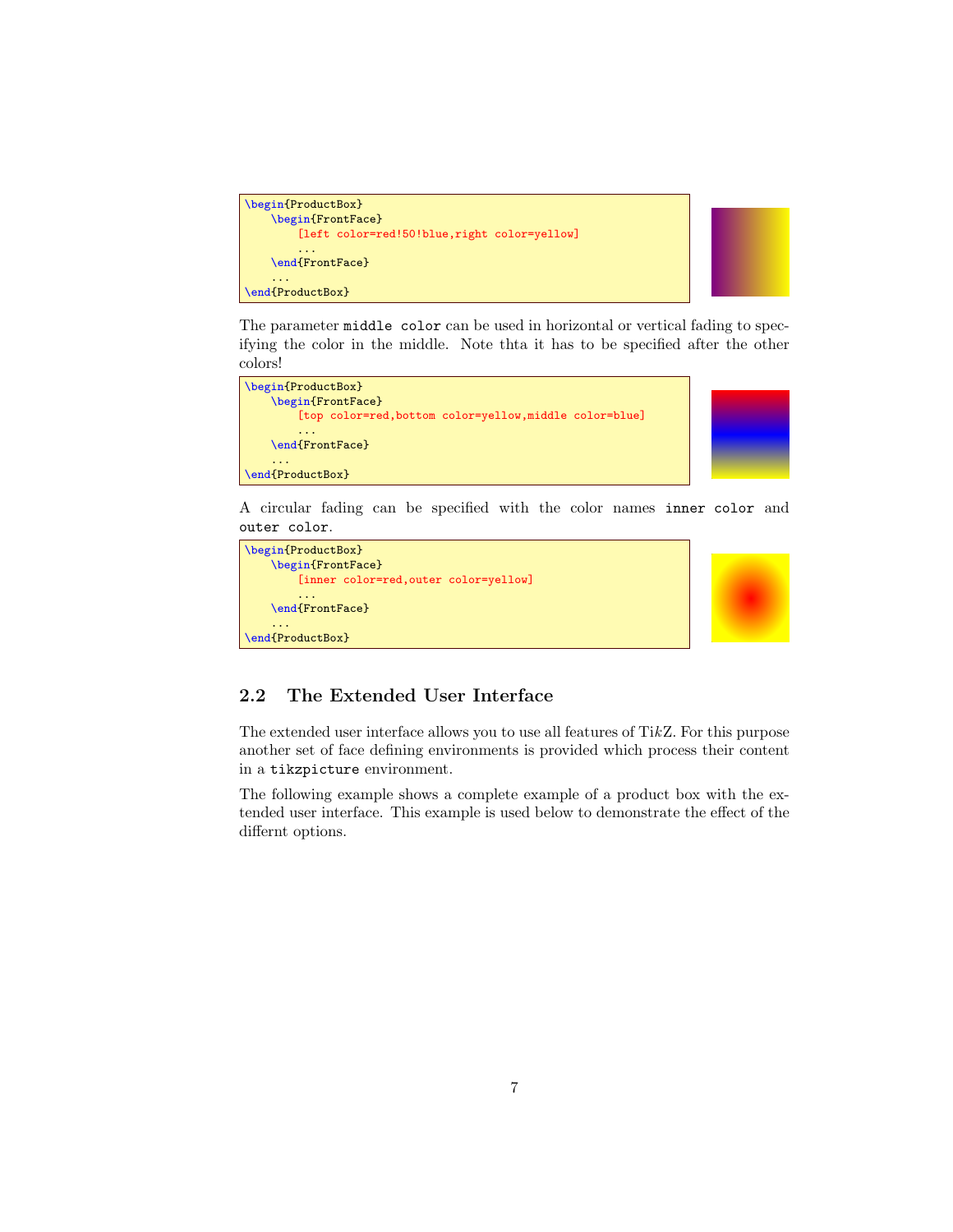```
\begin{ProductBox}\sf
  \begin{Front}
   \fill [top color=white!30!blue,bottom color=white]
     rectangle (88mm,100mm);
   \fill [bottom color=white!40!blue,top color=white!90!blue]
          (0mm,0mm) -- (44mm,90mm) -- (88mm,0mm) -- cycle;
   \draw (44mm,40mm) node{\Huge Product Box};
 \end{Front}
 \begin{Back}
   \fill [top color=yellow!30!red,bottom color=white]
     rectangle (88mm,100mm);
   \fill [top color=white,bottom color=blue]
    (0mm,0mm) -- (88mm,100mm) -- (0mm,100mm) --cycle;
   \draw (44mm,50mm) node{\large Back};
  \end{Back}
 \begin{Top}
   \fill [outer color=white!30!red,inner color=white]
     rectangle (88mm,30mm);
    \draw[white,thick] (0mm,5mm) -- (88mm,25mm);
   \draw (44mm,15mm) node{\large Top};
 \end{Top}
 \begin{Bottom}
   \fill [outer color=red!30!white,inner color=black]
     rectangle (88mm,30mm);
   \draw[white] (44mm,15mm) node{\large Bottom};
 \end{Bottom}
 \begin{Left}
   \fill [left color=green,right color=yellow]
     rectangle (30mm,100mm);
   \draw (15mm,50mm) node{\large Left};
 \end{Left}
 \begin{Right}
   \fill [top color=green,bottom color=yellow]
     rectangle (30mm,100mm);
    \draw (15mm,50mm) node{\large Right};
 \end{Right}
\end{ProductBox}
```
The content of the environment is simply expanded. It may contain any code you like – except an ProductBox environment. Useful for the production of a product box are some inner environments. They are called Front, Back, Left, Right, Top, and Bottom. They are defined inside the main environment only. Those environments can be used to specify the contents of the respective faces of the box.

Note that in the three-dimensional rendering will show at most three of the faces. It does not hurt to define all of them, even if they are not shown at all.

Front The environment Front is used to define the content of the font face. The environment processes its contents inside a tikzpicture of the default size 88 mm×100 mm. Usually anything outside of this range is clipped.

```
\begin{Front}
    ...
\end{Front}
```
Back The environment Back is used to define the content of the back face. The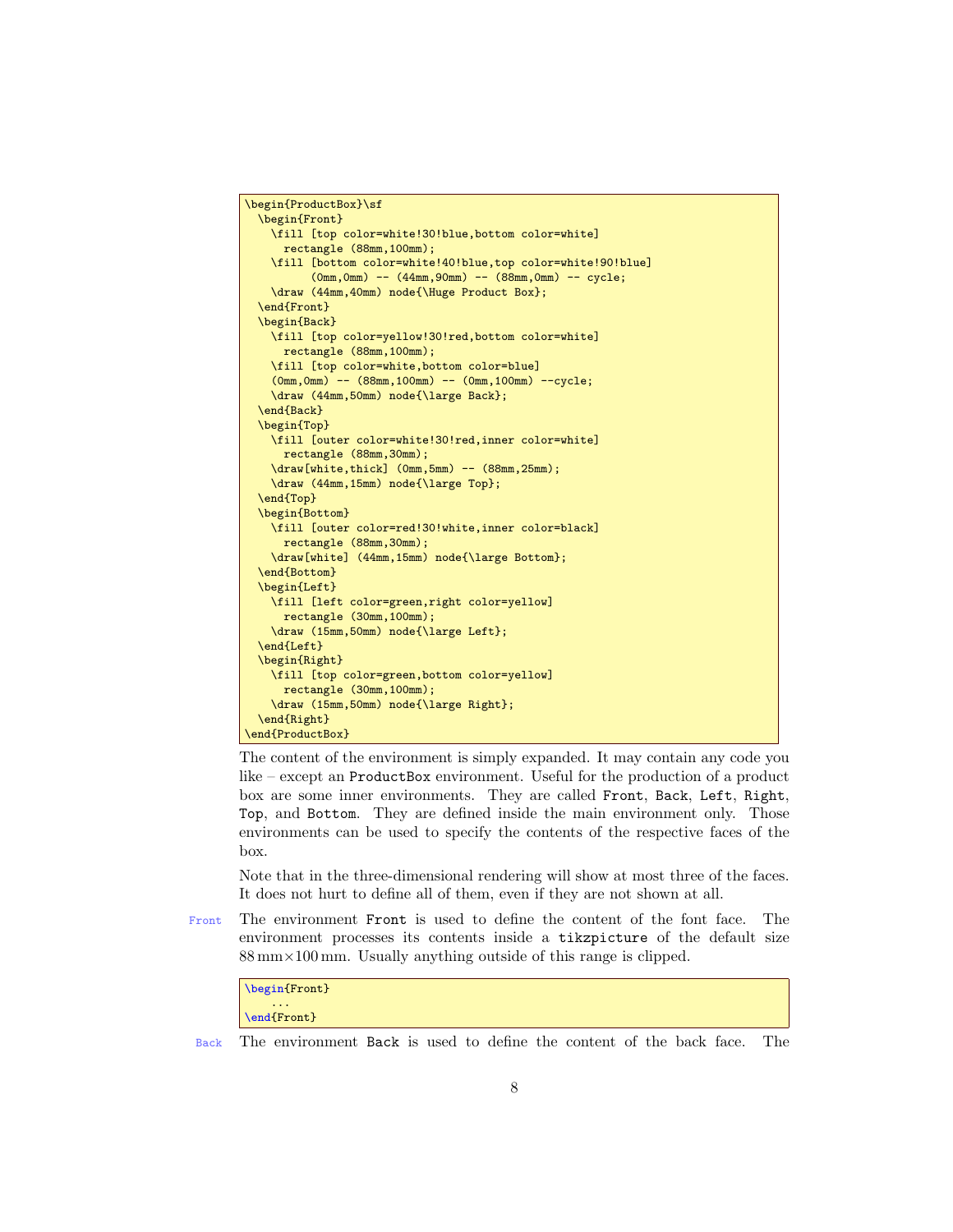environment processes its contents inside a tikzpicture of the default size 88 mm×100 mm. Usually anything outside of this range is clipped.

```
\begin{Back}
    ...
\end{Back}
```
Left The environment Left is used to define the content of the left face, i.e. the face left to the front page. The environment processes its contents inside a tikzpicture of the default size 30 mm×100 mm. Usually anything outside of this range is clipped.

```
\begin{Left}
    ...
\end{Left}
```
Right The environment Right is used to define the content of the right face, i.e. the face right to the front page. The environment processes its contents inside a tikzpicture of the default size  $30 \text{ mm} \times 100 \text{ mm}$ . Usually anything outside of this range is clipped.

```
\begin{Right}
    ...
\end{Right}
```
Top The environment Top is used to define the content of the top face. The environment processes its contents inside a tikzpicture of the default size 88 mm×30 mm. Usually anything outside of this range is clipped.

```
\begin{Top}
    ...
\end{Top}
```
Bottom The environment Bottom is used to define the content of the top face. The environment processes its contents inside a tikzpicture of the default size 88 mm×30 mm. Usually anything outside of this range is clipped.

```
\begin{Bottom}
    ...
\end{Bottom}
```
# <span id="page-8-0"></span>2.3 Settings and Options of the Main Environment

The environment ProductBox can take some options to influence the appearance of the product box. Those options are comma separated.

\begin{ProductBox}[shape=3d]

The settings are local to the main environment. If an option is not set then the fallback from the global settings are used.

\ProductBoxSet The macro \ProductBoxSet modifies the global setting of the product box style. The arguments are the same as the optional arguments of the environment ProductBox – but enclosed in braces instead of brackets.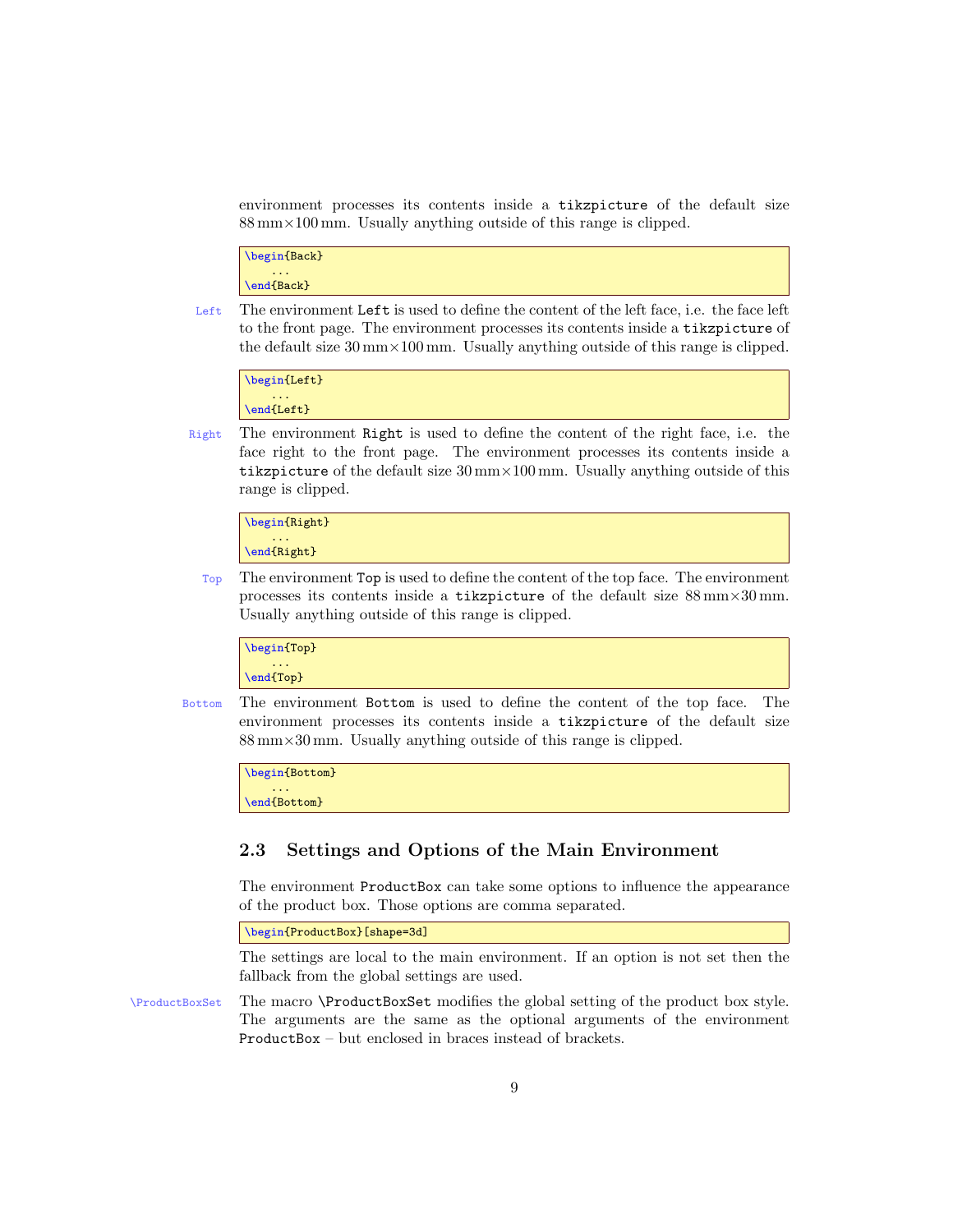\ProductBoxSet{shape=3d}

The following options can be used to influence the result of the product box.

style The box style determines, how the box is drawn. Several rendering functions are provided to produce different effects. Any value is accepted. Unknown box styles will lead to an error message.

| \begin{Front}    | \begin{ProductBox}[style=3D] |
|------------------|------------------------------|
| \end{Front}      |                              |
| \begin{Left}     |                              |
| \end{Left}       |                              |
|                  |                              |
| \end{ProductBox} |                              |



3D The box style 3D is the default. It produces a three-dimensional view of the box. The option 3D is an abbreviation for style=3D. It can also be written as 3d or threeD.





shadow The option shadow controls the drawing of the drop shadow in the 3D rendering. It is a boolean value taking the values true and false. The default value is true.

The option shadow is the abbreviation for shadow=true.





mirror The option mirror controls the rendering of the mirror effect in the 3D rendering. It is a boolean value taking the values true and false. The default value is false.

The option mirror is the abbreviation for mirror=true.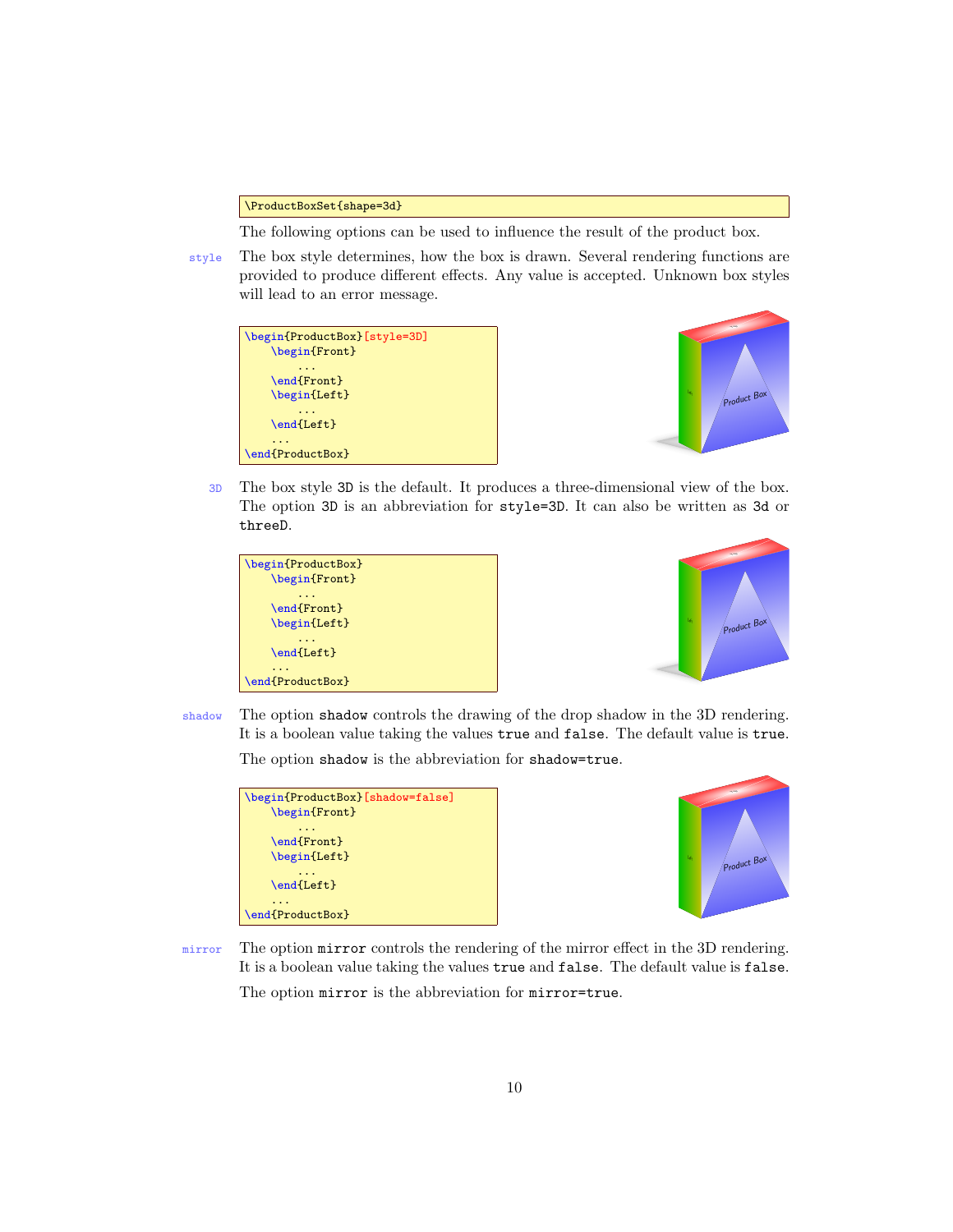| \begin{ProductBox}[mirror=true]<br>\begin{Front} |
|--------------------------------------------------|
| \end{Front}<br>\begin{Left}                      |
| \end{Left}                                       |
| \end{ProductBox}                                 |



flare The option flare controls the rendering of the flare effect in the 3D rendering. The flare is a circular relection of the light source in the upper right corner of the front face. The option is a boolean value taking the values true and false. The default value is false.

The option flare is the abbreviation for flare=true.





flareDiameter The option flareDiameter takes a dimension which defines the diameter of the flare effect in the 3D rendering. The default value is 24 mm.





Internally the 3D rendering uses a tikzpicture. You can expand your own code either at the beginning or at the end of this environment. This can be achieved by overwriting a macro.

ProductBoxThreeDStartHook The macro ProductBoxThreeDStartHook contains code to be expanded at the beginning of the 3D rendering. Initially it is defined as empty.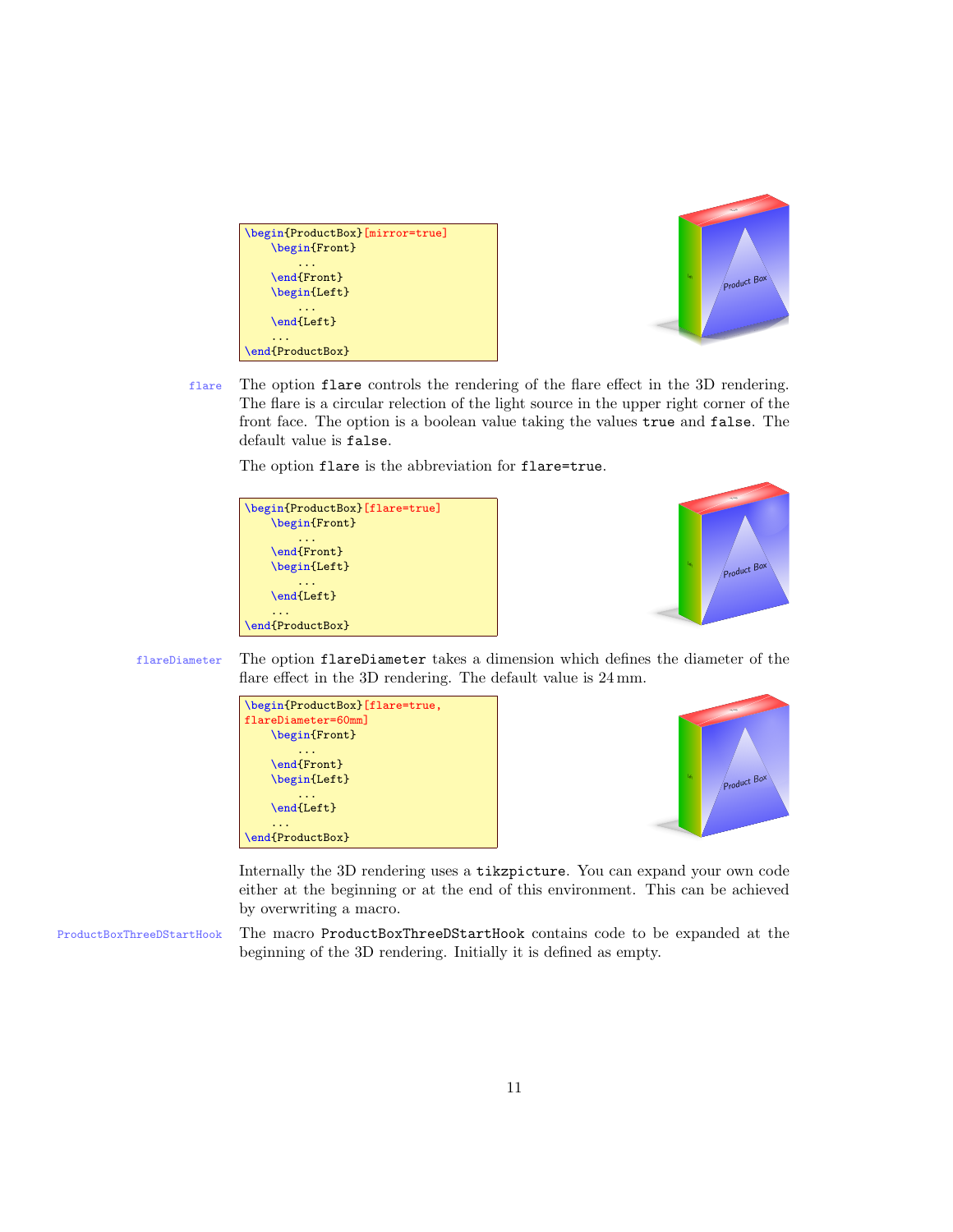

ProductBoxThreeDEndHook The macro ProductBoxThreeDEndHook contains code to be expanded at the end of the 3D rendering. Initially it is defined as empty.

> fold The option fold switches to the box style for rendering a complete wire frame with all faces in place. The option fold is an abbreviation for style=fold.



The top face is printed on the left and right top ear as well. This should avoid a break in the pattern when the box is partially opened. The same principle applis for the glue ear on the right side and the bottom.

The bottom is formed in a way to maiximize stability without the need to glue. In addition numbers are printed on the parts of the bottom indicating the sequence in which the parts should be closed.

earSize The option earSize takes a dimension which defines the width of the ears in the fold rendering. The ears around the top are this wide. The width of the glueing ear is half of this size. The default value is 12 mm.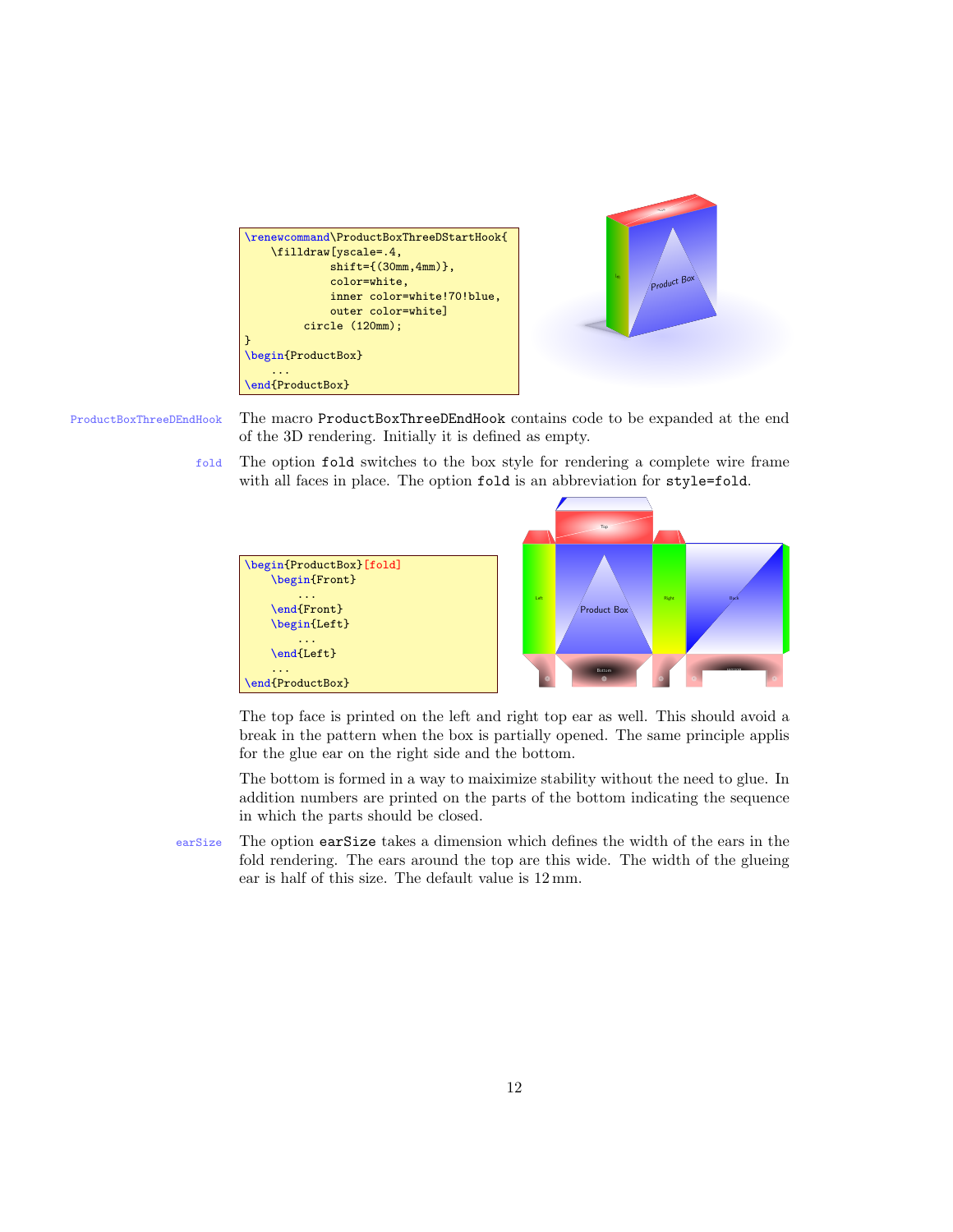

Note that the ear size must not exceed the width of the left face, the width of the front face, and the heiht of the box. Otherwise funny effects in the ears will happen.

foldLine The option foldLine takes a specification for the line surrounding the fold drawing. Usally you want to simply use a color like "gray" or "red". The default is a kind of gray.



foldOpacity The option foldOpacity takes a fraction for the opacity of the line surrounding the fold drawing. The default is 0.5. If you want to let the fold lines disappear then use a value of 1.

| \begin{ProductBox}[fold,foldOpacity=0]<br>\begin{Front} |
|---------------------------------------------------------|
| \end{Front}<br>\begin{Left}                             |
| \end{Left}                                              |
| \end{ProductBox}                                        |



front The option front switches to the box style for rendering the front face only. The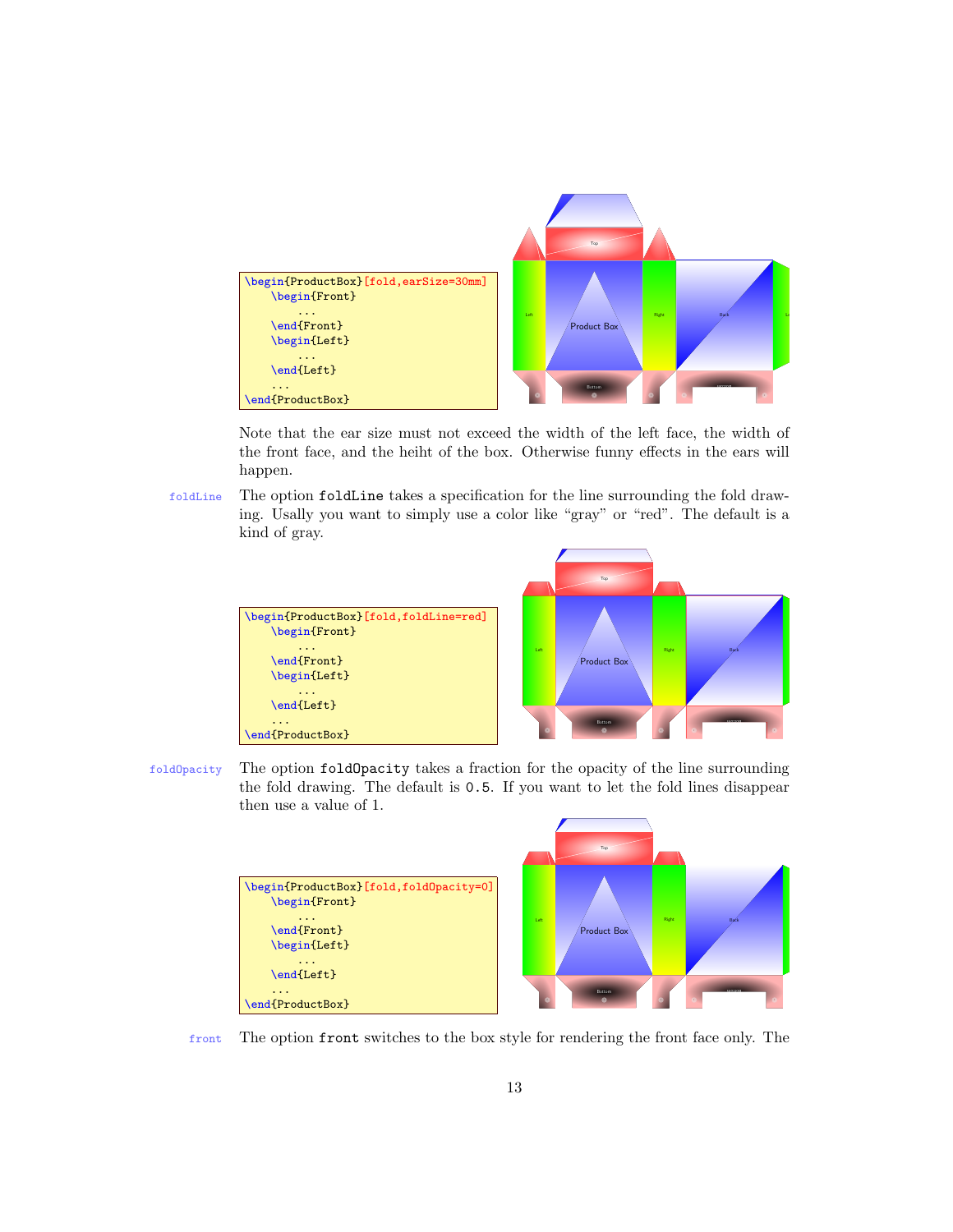option front is an abbreviation for style=front.





back The option back switches to the box style for rendering the back face only. The option back is an abbreviation for style=back.





left The option left switches to the box style for rendering the left face only. The option left is an abbreviation for style=left.





right The option right switches to the box style for rendering the right face only. The option right is an abbreviation for style=right.





top The option top switches to the box style for rendering the top face only. The option top is an abbreviation for style=top.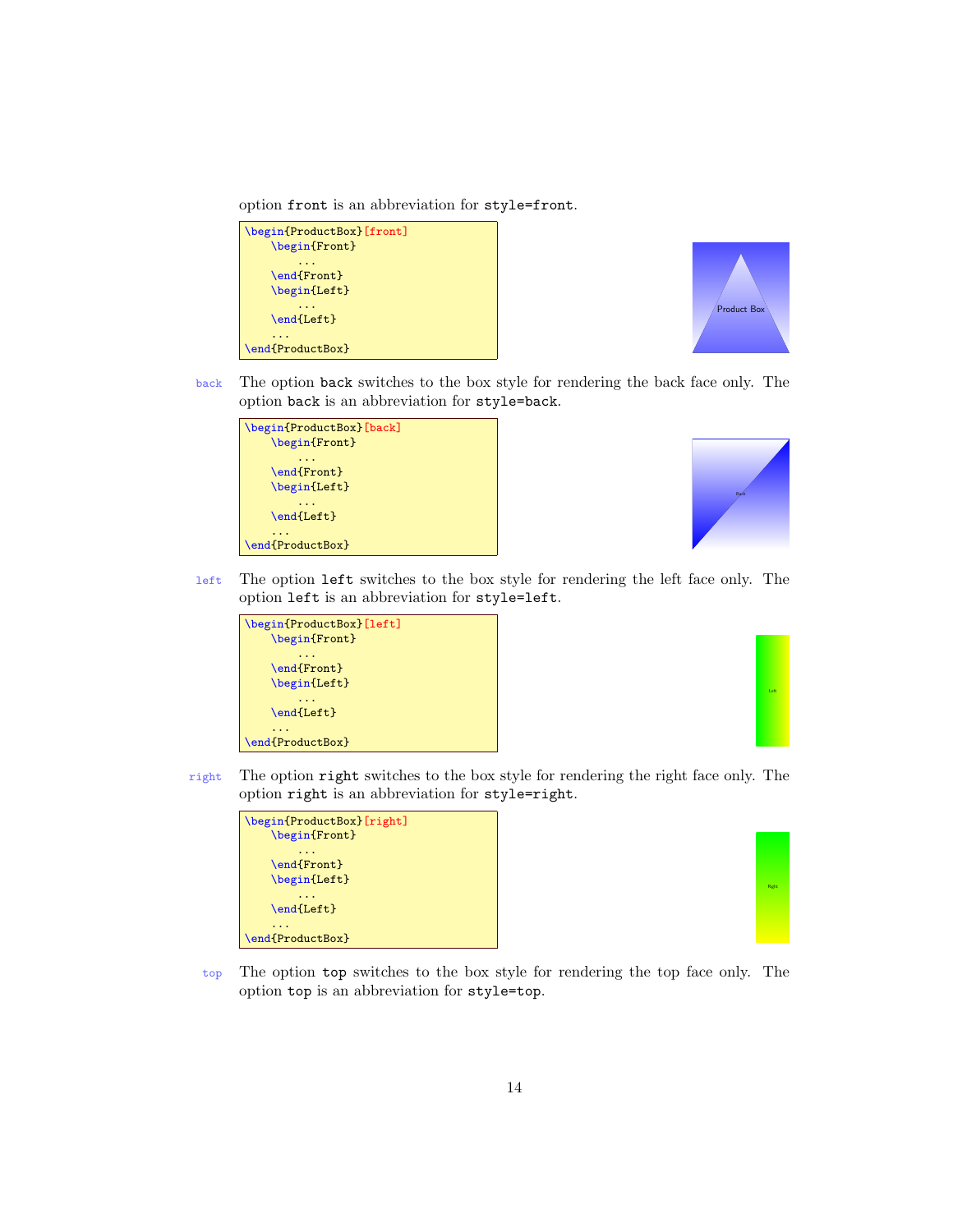| \begin{ProductBox}[top]<br>\begin{Front} |
|------------------------------------------|
| \end{Front}<br>\begin{Left}              |
| \end{Left}                               |
| \end{ProductBox}                         |



bottom The option bottom switches to the box style for rendering the face only. The option bottom is an abbreviation for style=bottom.





empty The option empty switches to the box style for not rendering the box at all. The option empty is an abbreviation for style=empty.



scale The option scale controlls the scaling of the whole rendering. It is a number where 1. represents the original size.<sup>[2](#page-14-0)</sup>





view The option view takes a name of a view definition and activates the appropriate settings. A few views are predefined. The default value is 1.

<span id="page-14-0"></span> $^2 \mathrm{The}$  examples on the right side are normally rendered with a scale of 0.25.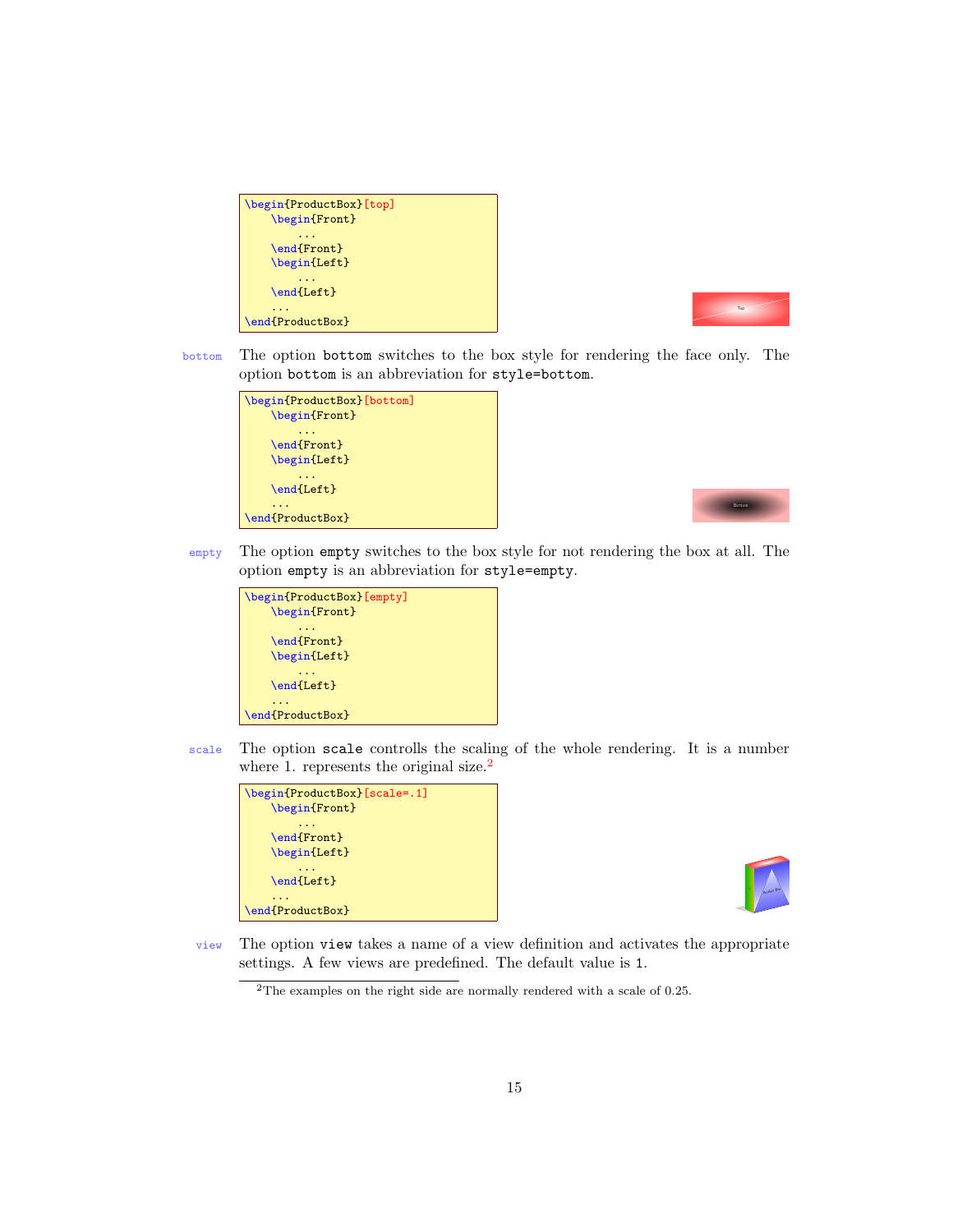

- edgeColor The option edgeColor takes a color specification for highlighting the inner edges in the 3D rendering.
	- faceSep The option faceSep takes a dimension denoting the additional separating whitespace between the outer border and the minipage in the simplified interface.
	- width The option width takes a dimension denoting the width of the box. The default value is 88 mm.
	- height The option height takes a dimension denoting the height of the box. The default value is 100 mm.
	- depth The option depth takes a dimension denoting the depth of the box. The default value is 30 mm.
	- clean The option clean controlls the cleaning of the stored faces upon entering the main environment. If it is turned off then the previously defined faces are still present and do not need to be defined again. It is a boolean value taking the values true and false. The default value is true.

This option can be used to typeset the same product box with differnt parameters. For this purpose the main environment ProductBox is left empty and the option clean=false is added.

clip The option clip controls the clipping of the faces to their defined size. If it is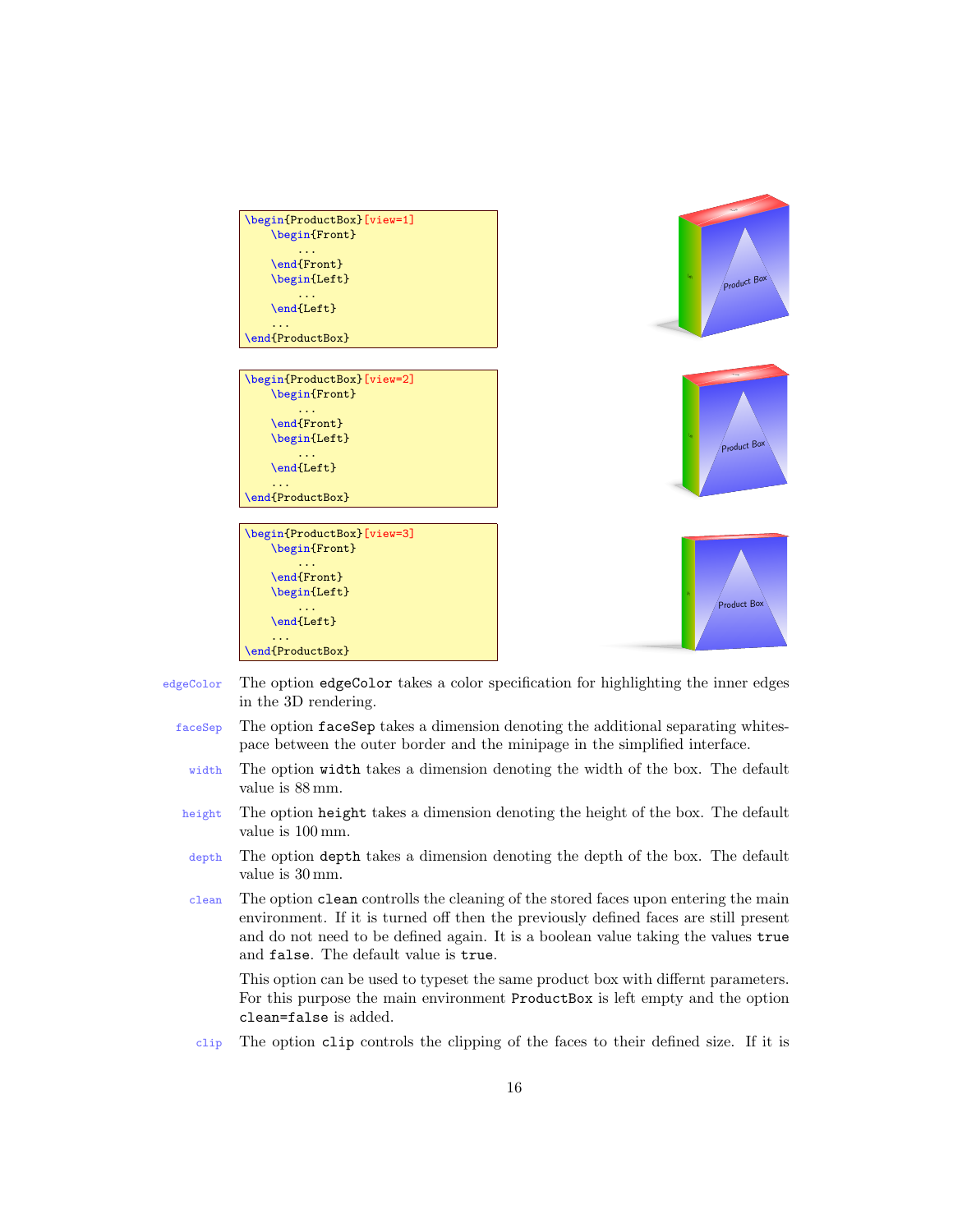turned off then the faces can be oversized leading to strange effects. It is a boolean value taking the values true and false. The default value is true.

# <span id="page-16-0"></span>3 Tipps and Tricks

# <span id="page-16-1"></span>3.1 Adjusting the Paper for the Fold Rendering

When you produce the fold rendering it is usually meant to be cut out and glued together. This means that the normal rules for the paper layout are not relevant. Instead you want to use the complete page for printing the product box. Below an example is shown how this goal can be achieved.

```
\documentclass{report}
\usepackage[a4paper,
            landscape,
            left=5mm,
            right=5mm,
            top=5mm,
            bottom=5mm]{geometry}
\usepackage{productbox}
% load any required packages here
\pagestyle{empty}
\begin{document}
\noindent
\begin{ProductBox}[style=fold]
 % include any definitions for the faces here
\end{ProductBox}
\end{document}
```
The class for typesetting this example is report. This can be changed to suit your needs. For instance if you are used to a document class with other macros and environments predefined you can just use it instead.

The example above uses the package geometry  $[\text{Ume07}]$  to get rid of any predefined page layout. Some parameters (marked in red) can be adjusted. First of all is the paper definition. Here the value a4paper is used. If you want to print onto paper of a different size just use an appropriate short name like letterpaper or a3paper. See the documentation of the geometry package for a complete list of values.

The values left, right, top, and bottom denote the margins left on the respective outer side of the paper. They are set to 5 mm in this example to cope with the problem that some printers are not able to fill the complete page. They might need a small non-printable area at the borders. You can experiment and adjust those values to whatever suits your printer.

# <span id="page-16-2"></span>4 Known Problems

This section lists some issues which might lead to undesirable results.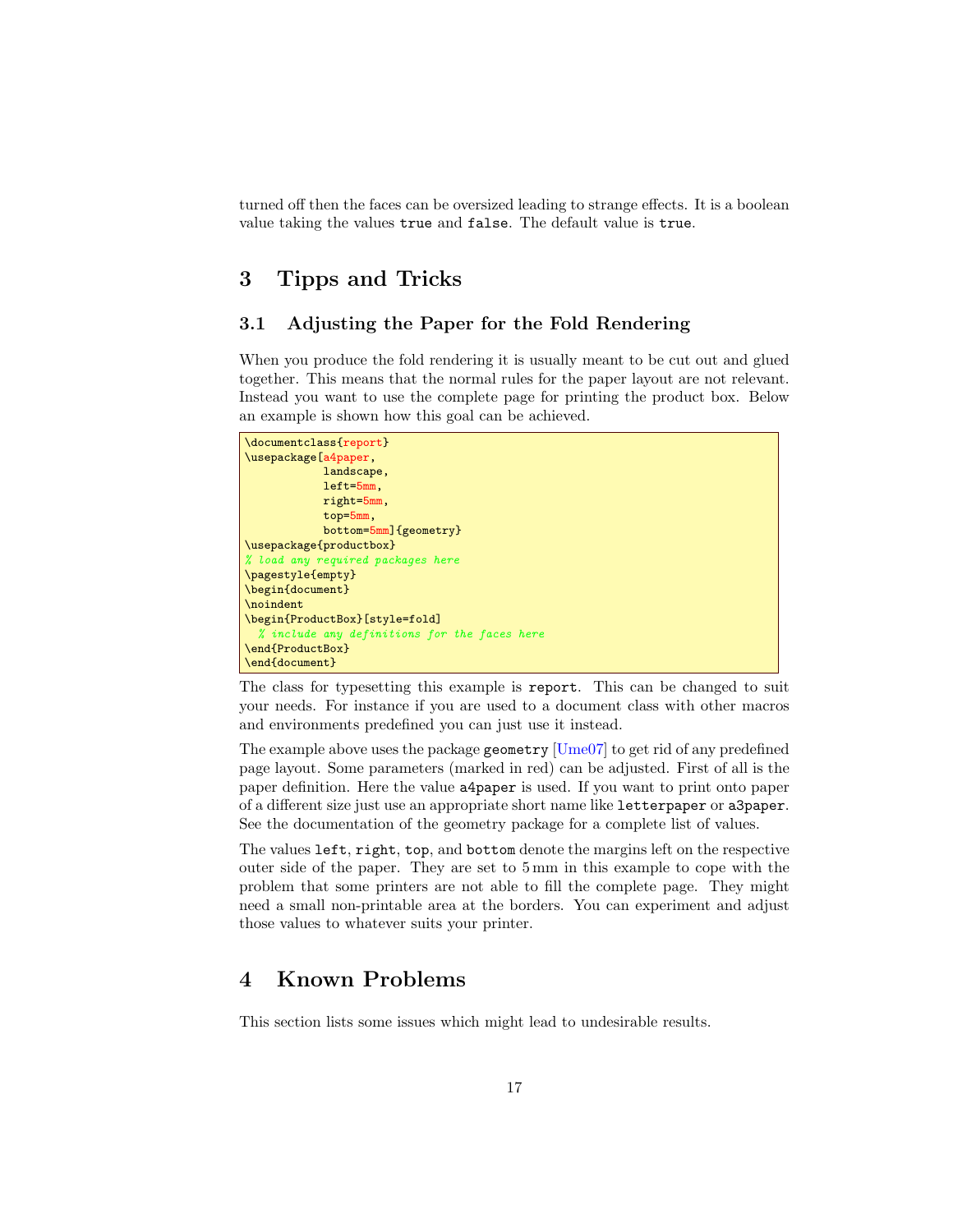Nested ProductBox environments. The definition of the environment uses some global storage. As a consequence the environment ProductBox can not be used inside the definition of a face. For instance if you want to show a product box on a side of another product box can lead to this problem.

In this case you can simply store the inner product box in a box register (with setbox) and use this bos register instead of a direct rendering. This will overcome the restriction.

Free selection of the point of view. The 3D rendering is rather limited in the possibilities of selecting the view. Arbitrary rotation about any axis is not implemented (yet). This is on the which list for a future release already.

# References

- <span id="page-17-0"></span>[Tan08] Till Tantau. TikZ & PGF: Manual for Version 2.0, February 2008. http://sourceforge.net/projects/pgf.
- <span id="page-17-1"></span>[Ume07] Hideo Umeki. The geometry package, July 2007.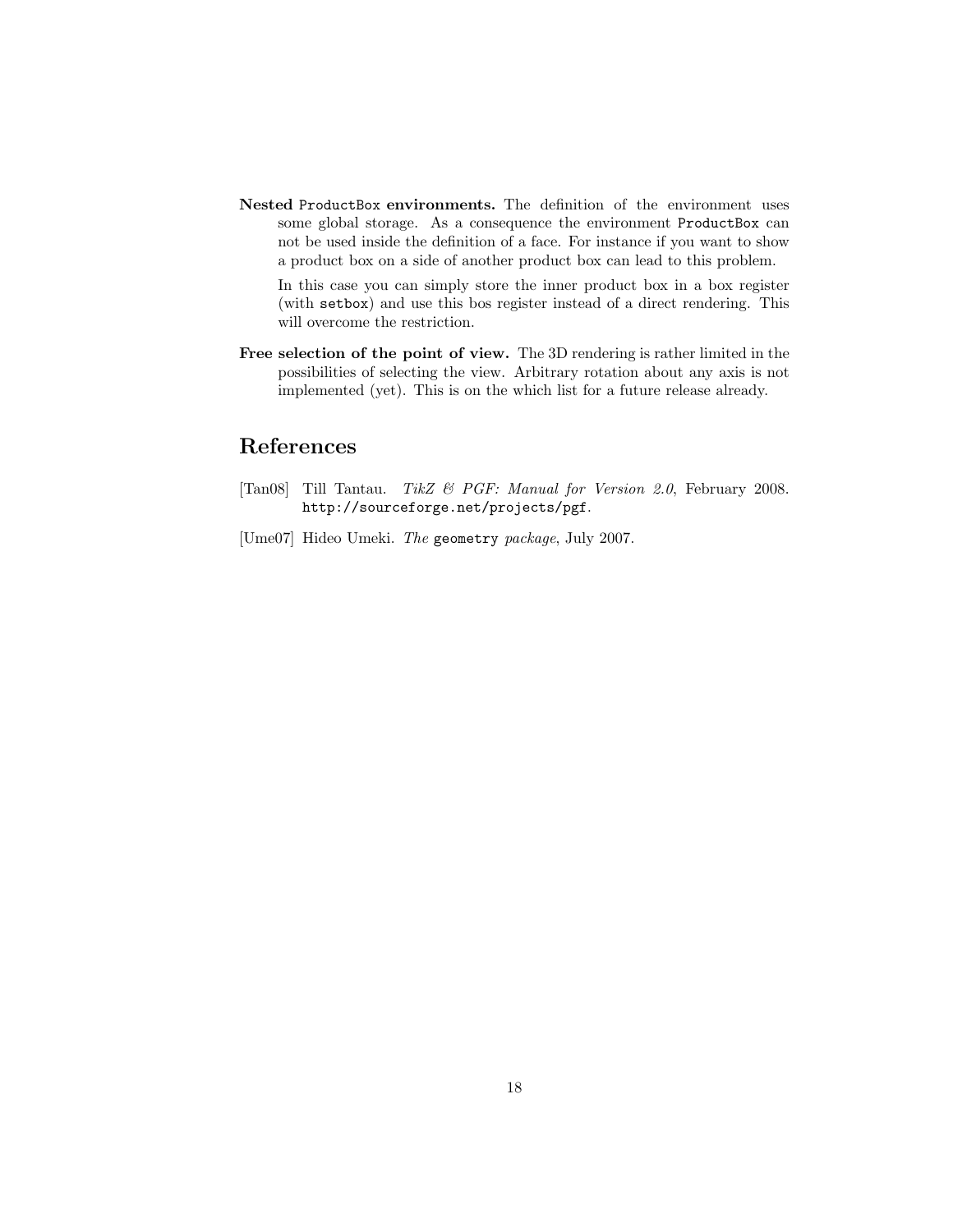# <span id="page-18-0"></span>5 The Documentation Driver

The documentation driver changes productbox.dtx into a self-extracting documentation. Thus it is possible to run LATEX on productbox.dtx to produce the documentation.

The documentation can be adapted in a file named productbox.dcf (documentation configuration). This file can contain instructions for docstrip. Especially useful might be the instruction

#### \OnlyDescription

which suppresses the generation of the implementation description.

```
1 (*driver)
2 \documentclass{ltxdoc}
3 \usepackage{productbox}
4 \usepackage[colorlinks,citecolor=blue]{hyperref}
5 \usepackage{graphicx,color}
6 \RecordChanges
7 \EnableCrossrefs
8 \CodelineIndex
9 \definecolor{darkblue}{rgb}{.4,.4,1.}
10 \renewcommand\MacroFont{\tt\footnotesize\color{darkblue}}
11 \parindent=0pt
12 \parskip=1ex plus .5ex minus .25ex
13 \InputIfFileExists{productbox.dcf}{}{}
14 \begin{document}
15 \DocInput{productbox.dtx}
16 \end{document}
17 \langle driver\rangle
```
# <span id="page-18-1"></span>6 The Implementation

The implementation contains the code of the style.

# <span id="page-18-2"></span>6.1 The Version Information

The following lines define the version information for the class file. The information is partially taken from the version control system (Subversion).

```
18 \langle \aststyle\rangle19 \begingroup
20 \def\ProductBox@VC$#1: #2 #3${#2}
21 \def\ProductBox@VCdate$#1: #2-#3-#4 #5${#2/#3/#4}
22 \xdef\fileversion{1.1}
23 \xdef\filerevision{\ProductBox@VC$Revision: 8333 $}
24 \xdef\filedate{\ProductBox@VCdate
25 $Date: 2010-12-29 20:58:06 +0100 (Mi, 29 Dez 2010) $}
26 \xdef\filename{productbox.dtx}
27 \endgroup
28 \langle/style\rangle
```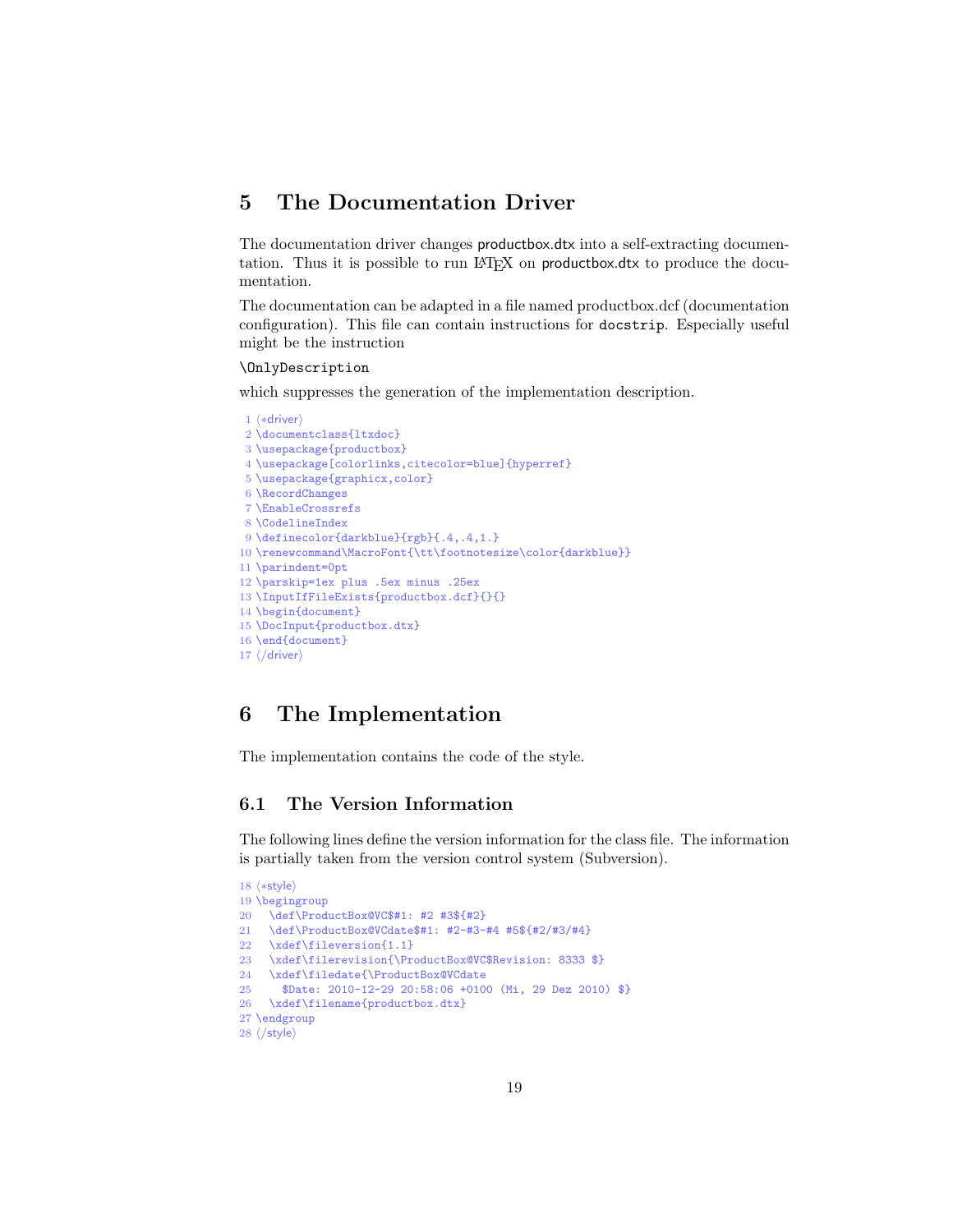# <span id="page-19-0"></span>6.2 Getting Started

First we have to determine that the right kind of L<sup>AT</sup>EX is running and identify the style file.

```
29 \langle *style \rangle30 \NeedsTeXFormat{LaTeX2e}
31 \ProvidesPackage{productbox}[\filedate Another type of boxes...]
```
A bunch of packages is loaded to form the base of the work herein.

```
32 \RequirePackage{keyval}
33 \RequirePackage{tikz}
34 \usetikzlibrary{calc}
35 \usetikzlibrary{fadings}
```
### <span id="page-19-1"></span>6.3 Option Declarations

Define the parameters for the keyval package. They are used in the main environemnt Product Box and in the declaration of global options \ProductBoxSet.

#### <span id="page-19-2"></span>6.3.1 General Parameters

```
36 \define@key{ProductBox}{scale}{%
37 \def\ProductBox@scale{#1}}
38 \define@key{ProductBox}{width}{%
39 \def\ProductBox@x{#1}}
40 \define@key{ProductBox}{height}{%
41 \def\ProductBox@y{#1}}
42 \define@key{ProductBox}{depth}{%
43 \def\ProductBox@z{#1}}
44 \define@key{ProductBox}{clean}[true]{%
45 \csname ProductBox@clean#1\endcsname}
```
#### <span id="page-19-3"></span>6.3.2 Box Style Parameters

```
46 \define@key{ProductBox}{flat}[true]{%
47 \def\ProductBox@style{flat}}
48 \define@key{ProductBox}{fold}[true]{%
49 \def\ProductBox@style{fold}}
50 \define@key{ProductBox}{3d}[true]{%
51 \def\ProductBox@style{threeD}}
52 \define@key{ProductBox}{3D}[true]{%
53 \def\ProductBox@style{threeD}}
54 \define@key{ProductBox}{threeD}[true]{%
55 \def\ProductBox@style{threeD}}
56 \define@key{ProductBox}{top}[true]{%
57 \def\ProductBox@style{top}}
58 \define@key{ProductBox}{bottom}[true]{%
59 \def\ProductBox@style{bottom}}
60 \define@key{ProductBox}{front}[true]{%
61 \def\ProductBox@style{front}}
62 \define@key{ProductBox}{back}[true]{%
63 \def\ProductBox@style{back}}
```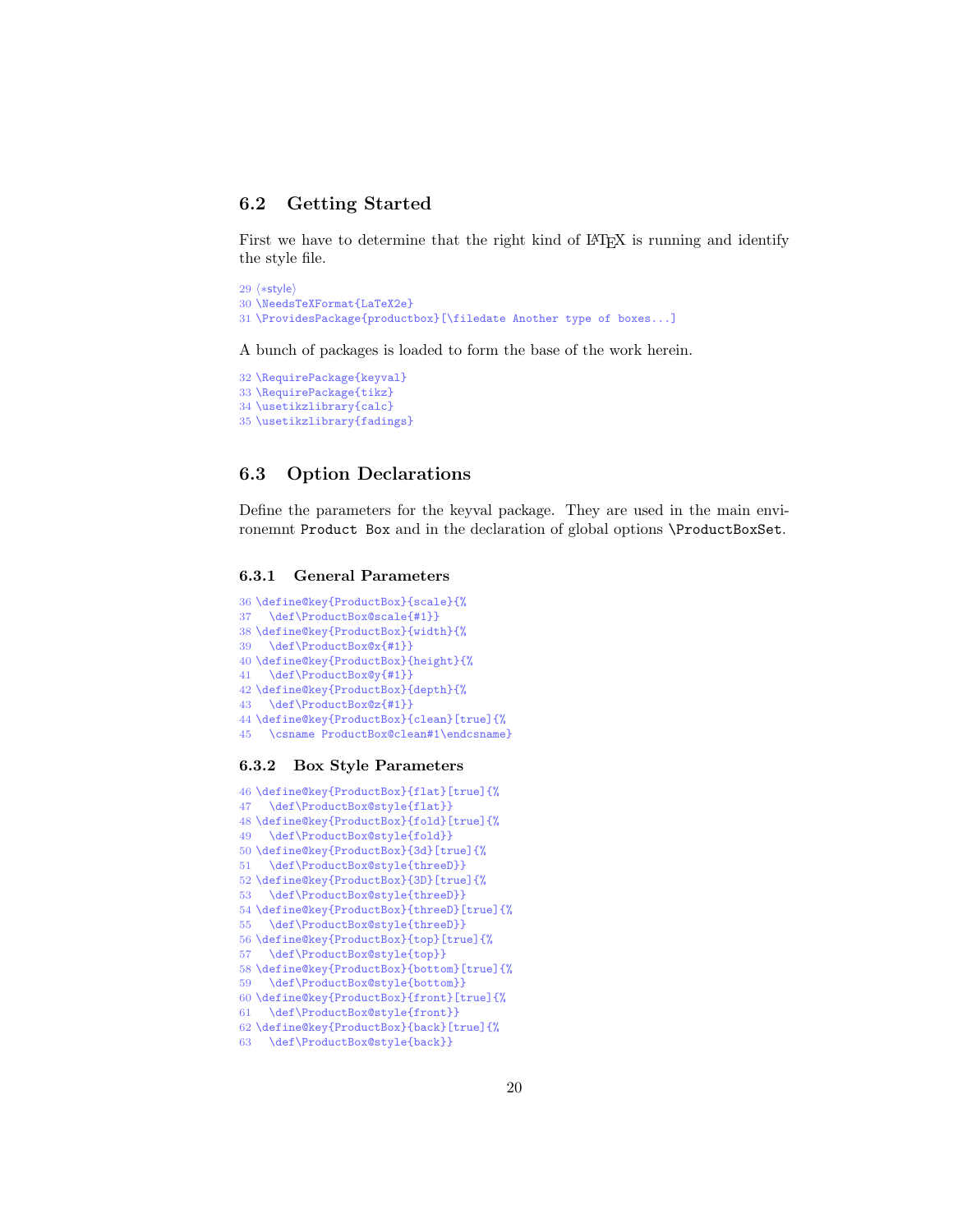```
64 \define@key{ProductBox}{left}[true]{%
65 \def\ProductBox@style{left}}
66 \define@key{ProductBox}{right}[true]{%
67 \def\ProductBox@style{right}}
68 \define@key{ProductBox}{empty}[true]{%
69 \def\ProductBox@style{empty}}
70 \define@key{ProductBox}{style}{%
71 \def\ProductBox@style{#1}}
```
#### <span id="page-20-0"></span>6.3.3 Parameters for the 3D Rendering

```
72 \define@key{ProductBox}{shadow}[true]{%
73 \csname ProductBox@shadow#1\endcsname}
74 \define@key{ProductBox}{mirror}[true]{%
75 \csname ProductBox@mirror#1\endcsname}
76 \define@key{ProductBox}{flare}[true]{%
77 \csname ProductBox@flare#1\endcsname}
78 \define@key{ProductBox}{flareDiameter}{%
79 \def\ProductBox@flareDiameter{#1}}
80 \define@key{ProductBox}{edgeColor}{%
81 \def\productBox@edgeColor{#1}}
82 \define@key{ProductBox}{view}{%
83 \@nameuse{ProductBox@View@#1}}
```
#### <span id="page-20-1"></span>6.3.4 Parameters for the Fold Rendering

```
84 \define@key{ProductBox}{earSize}{%
85 \def\ProductBox@earSize{#1}}
86 \define@key{ProductBox}{foldLine}{%
87 \def\ProductBox@foldLine{#1}}
88 \define@key{ProductBox}{foldOpacity}{%
89 \def\ProductBox@foldOpacity{#1}}
```
#### <span id="page-20-2"></span>6.3.5 Parameters for the Simplified Interface

```
90 \define@key{ProductBox}{faceSep}{%
91 \def\ProductBox@FaceSep{#1}}
```
# <span id="page-20-3"></span>6.4 Storage for the Faces

| <b>\ProductBox@Front</b> | The box <b>\ProductBox@Front</b> contains the front material. |
|--------------------------|---------------------------------------------------------------|
|                          | 92 \newbox\ProductBox@Front                                   |
| <b>\ProductBox@Left</b>  | The box \ProductBox@Left contains the left material.          |
|                          | 93 \newbox\ProductBox@Left                                    |
| <b>\ProductBox@Top</b>   | The box \ProductBox@Top contains the top material.            |
|                          | 94 \newbox\ProductBox@Top                                     |
| \ProductBox@Right        | The box <b>\ProductBox@Right</b> contains the right material. |
|                          | 95 \newbox\ProductBox@Right                                   |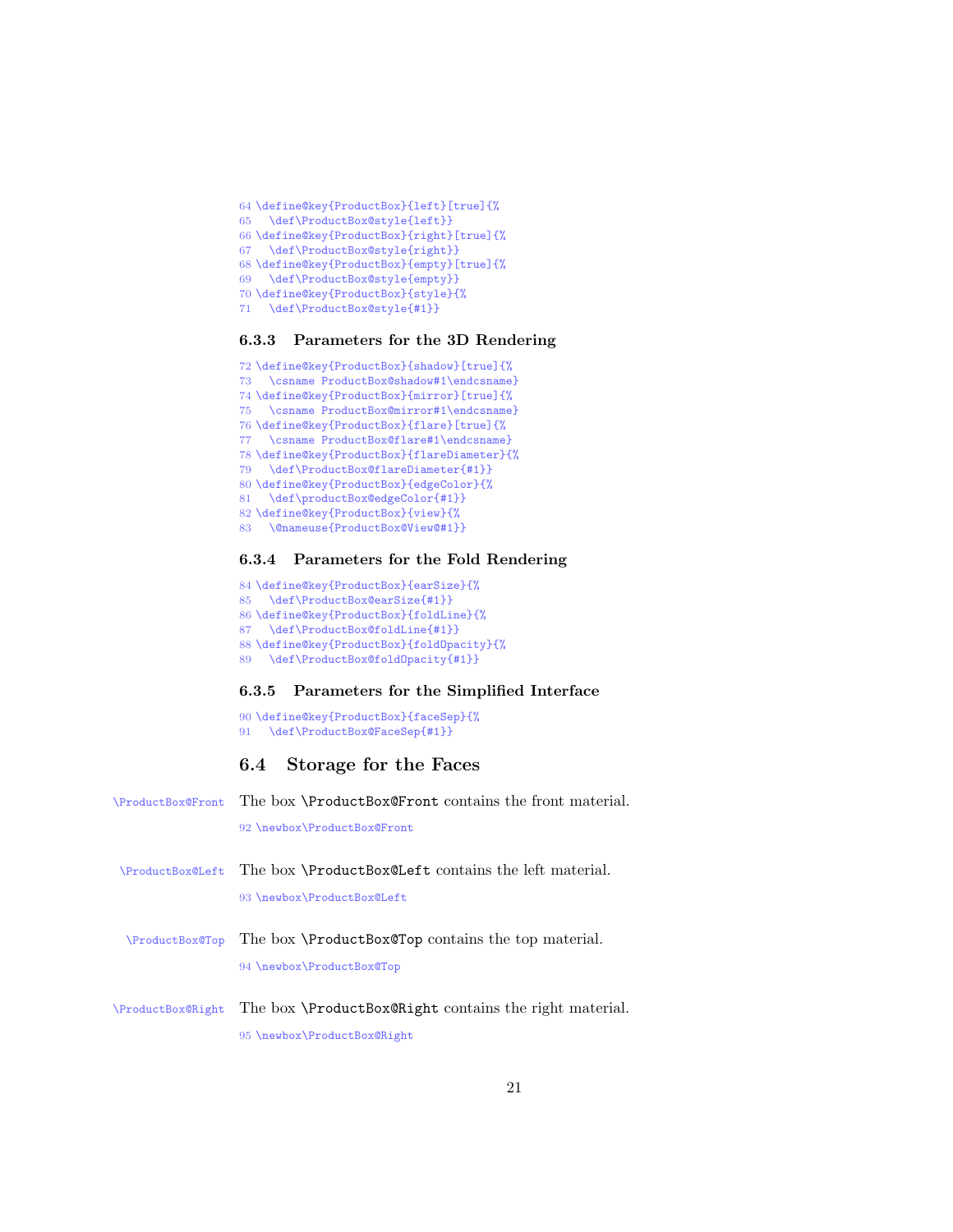# \ProductBox@Bottom The box \ProductBox@Bottom contains the bottom material.

96 \newbox\ProductBox@Bottom

\ProductBox@Back The box \ProductBox@Back contains the back material.

97 \newbox\ProductBox@Back

# <span id="page-21-0"></span>6.5 Settings

\ProductBoxSet The macro \ProductBoxSet defines the global parameters used by the environment ProductBox. They can be overwritten either within a group or in the optional parameter of the environment.

98 \newcommand\ProductBoxSet[1]{\setkeys{ProductBox}{#1}}

# <span id="page-21-1"></span>6.6 The Main Environment

\ProductBox@style The default style is the 3D rendering. 99 \newcommand\ProductBox@style{threeD} \ProductBox@x The width of the box. 100 \newcommand\ProductBox@x{88mm} \ProductBox@y The height of the box. 101 \newcommand\ProductBox@y{100mm} \ProductBox@z The depth of the box. 102 \newcommand\ProductBox@z{30mm} ifProductBox@clean Indicator that the boxes for the faces should be cleaned. 103 \newif\ifProductBox@clean ifProductBox@active Indicator that we are inside a ProductBox environment already. 104 \newif\ifProductBox@active ifProductBox@clip The boolean ProductBox@clip determines whether or not the additional clipping of the boxes should be enabled. 105 \newif\ifProductBox@clip \ProductBox@cliptrue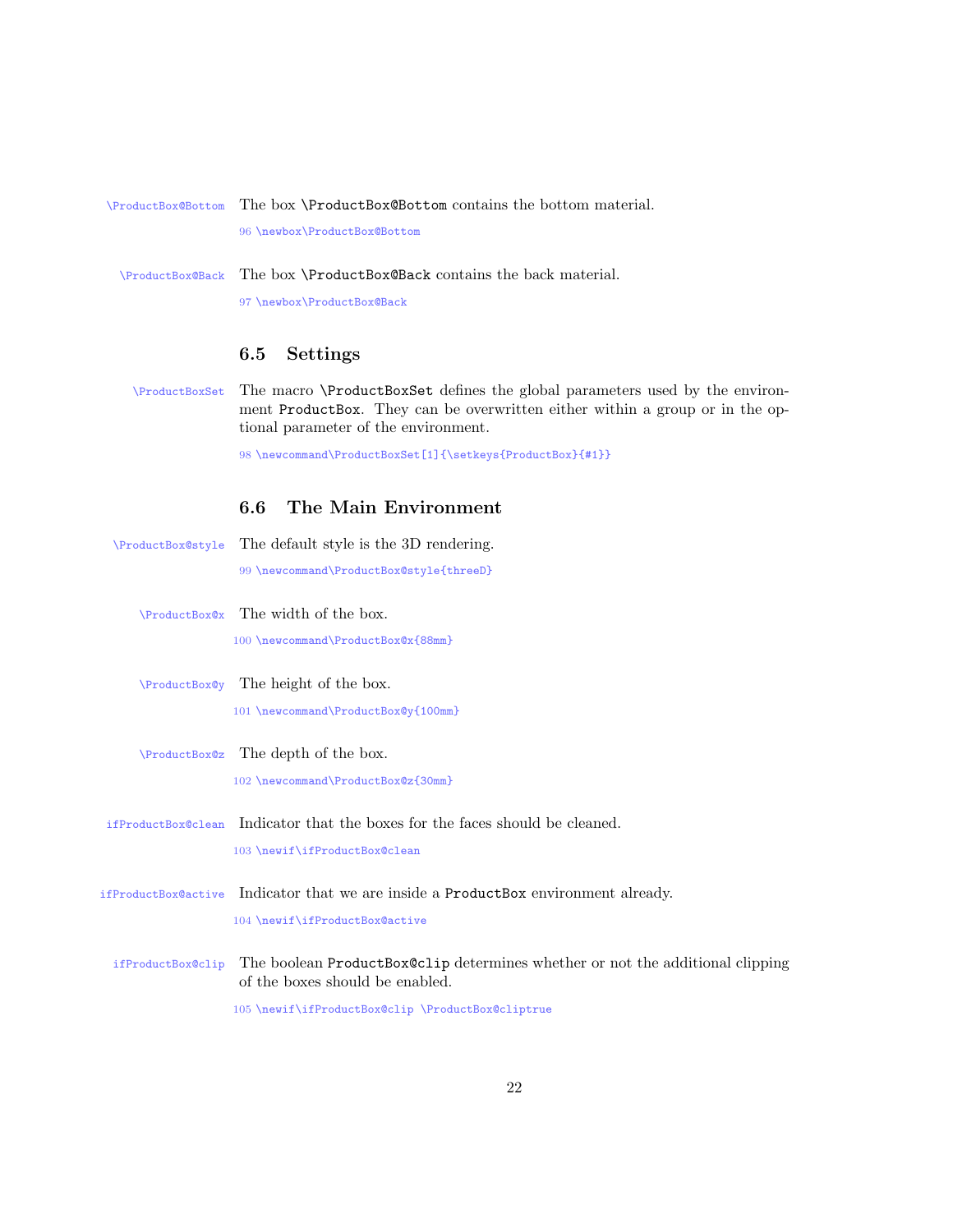\ProductBox@FaceSep The horizontal separator of the minipage in the face definitions in the simplified interface.

106 \newcommand\ProductBox@FaceSep{1em}

ProductBox This is the central environment provided by this style. In the begin code only the local environments are initialized and the optional parameters are evaluated with the help of the package keyval.

```
107 \newenvironment{ProductBox}[1][]{%
108 \setkeys{ProductBox}{#1}%
```
Next we clean the faces if this is required.

```
109 \ifProductBox@clean<br>110 \global\setbox\Pr
        \global\setbox\ProductBox@Front\hbox{}%
111 \global\setbox\ProductBox@Back\hbox{}%
112 \global\setbox\ProductBox@Left\hbox{}%
113 \global\setbox\ProductBox@Right\hbox{}%
114 \global\setbox\ProductBox@Top\hbox{}%
115 \global\setbox\ProductBox@Bottom\hbox{}%
116 \fi
```
Next we define the local environments to make sure that they have the proper definitions within this environment. Since the environment provides an implicit group, the definitions are local to this environment.

To suppress any error messages about environments which are already defined the start macros are reset to undefined.

```
117 \ifProductBox@active
118 \errmessage{Trying to use an environment ProductBox inside the
119 environment ProductBox. This is not allowed.}%
120 \else
121 \ProductBox@activetrue
122 \fi
123 \let\Front\undefined \let\endFront\undefined
124 \let\Back\undefined \let\endBack\undefined<br>125 \let\Left\undefined \let\endLeft\undefined
125 \let\Left\undefined \let\endLeft\undefined
126 \let\Right\undefined \let\endRight\undefined
127 \let\Top\undefined \let\endTop\undefined \let\endTop\undefined \let\endBottom\undefined
                                     \let\endBottom\undefined
129 \ \let\FrontFace\undefined \ \let\endFace\undefined
130 \ \let\BackFace\undefined \ \ let\endBackFace\undefined130 \let\BackFace\undefined \let\endBackFace\undefined
131 \let\LeftFace\undefined \let\endLeftFace\undefined
132 \let\RightFace\undefined \let\endRightFace\undefined
133 \let\TopFace\undefined \let\endTopFace\undefined
134 \let\BottomFace\undefined \let\endBottomFace\undefined
135 \newenvironment{Front}{\ProductBox@Start\ProductBox@Front
136 (\ProductBox@x,\ProductBox@y)}{\ProductBox@End}%
137 \newenvironment{Back}{\ProductBox@Start\ProductBox@Back
138 (\ProductBox@x,\ProductBox@y)}{\ProductBox@End}%
139 \newenvironment{Left}{\ProductBox@Start\ProductBox@Left
140 (\ProductBox@z,\ProductBox@y)}{\ProductBox@End}%
141 \newenvironment{Right}{\ProductBox@Start\ProductBox@Right
142 (\ProductBox@z,\ProductBox@y)}{\ProductBox@End}%
```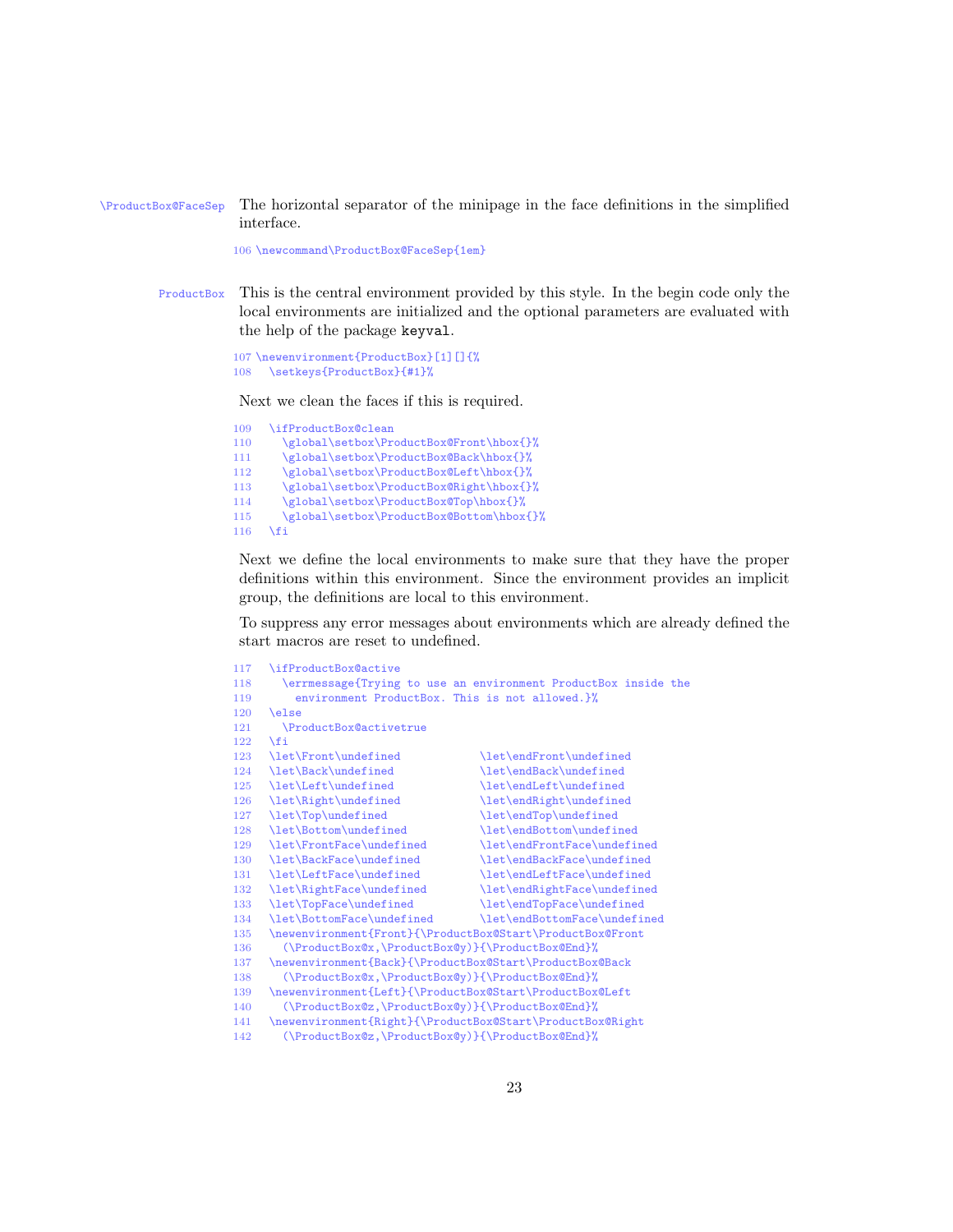```
143 \newenvironment{Top}{\ProductBox@Start\ProductBox@Top
144 (\ProductBox@x,\ProductBox@z)}{\ProductBox@End}%
145 \newenvironment{Bottom}{\ProductBox@Start\ProductBox@Bottom(
146 \ProductBox@x,\ProductBox@z)}{\ProductBox@End}%
147 \newenvironment{FrontFace}[1][white]{\ProductBox@StartFace\ProductBox@Front
148 {\ProductBox@x}{\ProductBox@y}{##1}}{\ProductBox@EndFace}%
149 \newenvironment{BackFace}[1][white]{\ProductBox@StartFace\ProductBox@Back
150 {\ProductBox@x}{\ProductBox@y}{##1}}{\ProductBox@EndFace}%
151 \newenvironment{LeftFace}[1][white]{\ProductBox@StartFace\ProductBox@Left
152 {\ProductBox@z}{\ProductBox@y}{##1}}{\ProductBox@EndFace}%
153 \newenvironment{RightFace}[1][white]{\ProductBox@StartFace\ProductBox@Right
154 {\ProductBox@z}{\ProductBox@y}{##1}}{\ProductBox@EndFace}%<br>155 \newenvironment{TopFace}[1][white]{\ProductBox@StartFace\Pro
     \newenvironment{TopFace}[1][white]{\ProductBox@StartFace\ProductBox@Top
156 {\ProductBox@x}{\ProductBox@z}{##1}}{\ProductBox@EndFace}%
157 \newenvironment{BottomFace}[1][white]{\ProductBox@StartFace\ProductBox@Bottom
158 {\ProductBox@x}{\ProductBox@z}{##1}}{\ProductBox@EndFace}%
159 \ignorespacesafterend
160 }{%
```
Check that the box style is defined or issue an appropriate error message.

```
161 \@ifundefined{ProductBox@style@\ProductBox@style}{%
162 \errmessage{Box style '\ProductBox@style' for ProductBox is unknown}%
163 }{%
```
The main activity is performed in the end code. Since the flexibility of the environment is one of its design goals, the expansion of the macro \ProductBox@style is used to invoke the macro stored in it. Optionally it is enclosed in a \scalebox macro to perform the scaling. Thus the implementations of the box styles do not need to care about scaling at all.

```
164 \@ifundefined{ProductBox@scale}{%
165 \@nameuse{ProductBox@style@\ProductBox@style}}{%
166 \scalebox{\ProductBox@scale}%
167 {\@nameuse{ProductBox@style@\ProductBox@style}}
168 }}%<br>169 \Prod
     \ProductBox@activefalse
170 \ignorespacesafterend
171 }
```
\ProductBox@Start The macro \ProductBox@Start starts the environment storing a face.

```
172 \def\ProductBox@Start#1(#2){%
173 \global\setbox#1\hbox\bgroup\begin{tikzpicture}%
174 \ifProductBox@clip \clip rectangle (#2); \fi
175 }%
```
\ProductBox@End The macro \ProductBox@End ends the environment storing a face.

\newcommand\ProductBox@End{\end{tikzpicture}\egroup\ignorespacesafterend}

\ProductBox@StartFace The macro \ProductBox@StartFace starts the environment storing a face in a minipage.

\newcommand\ProductBox@StartFace[4]{%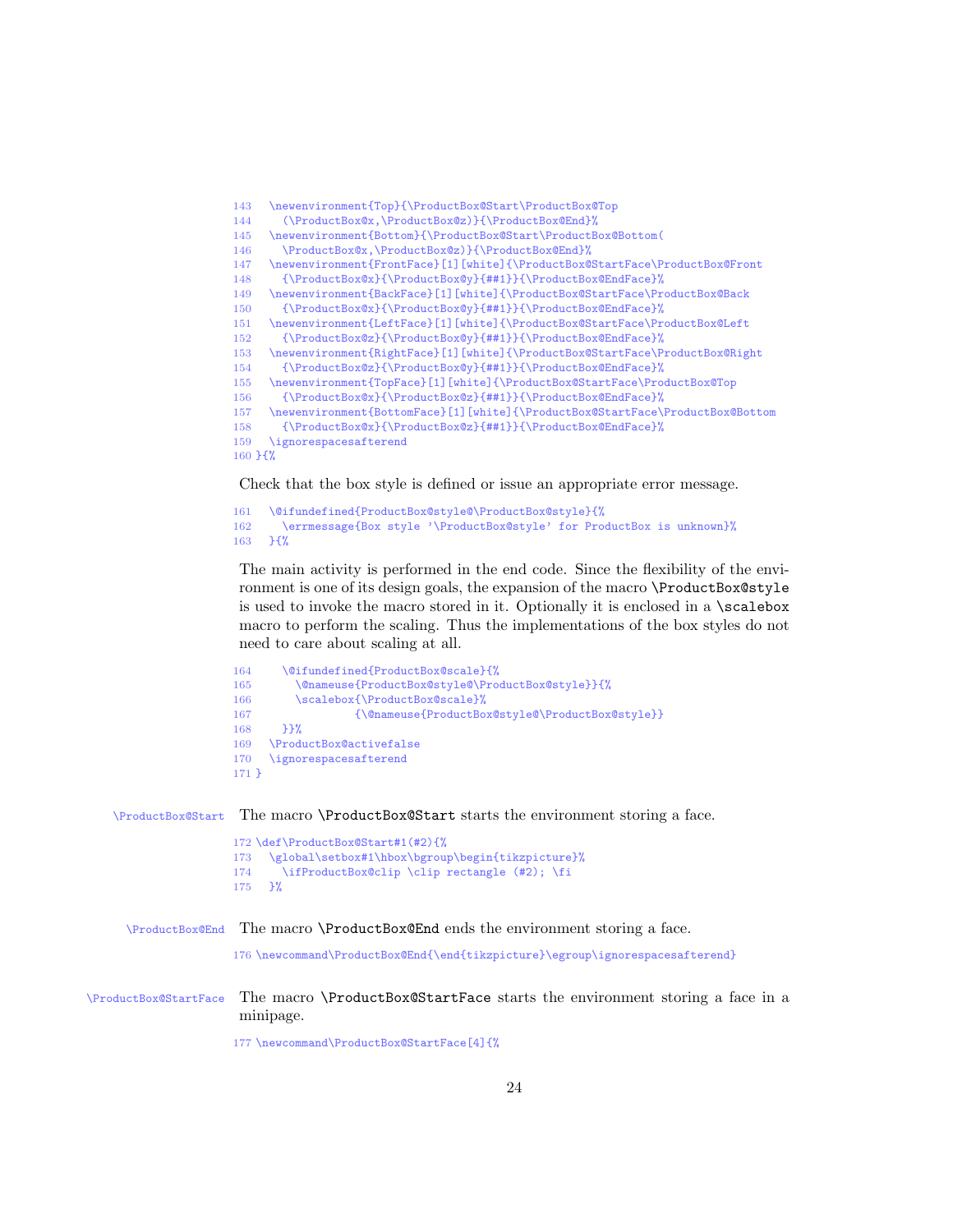```
178 \let\ProductBox@@box#1%
179 \def\ProductBox@@w{#2}%
180 \def\ProductBox@@h{#3}%
181 \def\ProductBox@@args{[#4]}%
182 \@tempdima=#2
183 \advance\@tempdima-\ProductBox@FaceSep
184 \advance\@tempdima-\ProductBox@FaceSep<br>185 \setbox#1\hbox\bgroup\begin{minipage}{
     \label{thm:main} $$\setbox*1\hbox\b{X}begin \begin{minipage}{\the\@tempdima$}\% \end{minipage}186 \ignorespaces
187 }
```
\ProductBox@EndFace This macro ends a face definition and stores the result in the internal box \ProductBox@@box.

|     | 188 \newcommand\ProductBox@EndFace{\end{minipage}\egroup                      |
|-----|-------------------------------------------------------------------------------|
| 189 | \global\setbox\ProductBox@@box=\hbox{\begin{tikzpicture}                      |
| 190 | \ifProductBox@clip \clip rectangle (\ProductBox@@w,\ProductBox@@h); \fi       |
| 191 | \expandafter\fill \ProductBox@@args rectangle(\ProductBox@@w,\ProductBox@@h); |
| 192 | \draw (.5*\ProductBox@@w,.5*\ProductBox@@h)                                   |
| 193 | node [inner sep=0pt] {\box\ProductBox@@box};                                  |
| 194 | \end{tikzpicture}}\ignorespacesafterend}                                      |

# <span id="page-24-0"></span>6.7 Box Styles

\ProductBox@style@empty This macro defines the sytle empty for a product box. It simply does nothing.

\newcommand\ProductBox@style@empty{}

\ProductBox@style@flat This macro defines the sytle flat for a product box.

196 \newcommand\ProductBox@style@flat{%<br>197 \par\noindent  $\parfrac{\n}{\n}{\n}$  \hspace\*{\ProductBox@z}\kern1mm \copy\ProductBox@Top\\[1ex] \copy\ProductBox@Left\kern1mm \copy\ProductBox@Front\kern1mm \copy\ProductBox@Right\kern1mm \copy\ProductBox@Back\\[1ex] \hspace\*{\ProductBox@z}\kern1mm \copy\ProductBox@Bottom\par }

#### <span id="page-24-1"></span>6.7.1 Box Style front

\ProductBox@style@front This macro defines the sytle front for a product box. Only this one face of the box is shown.

```
203 \newcommand\ProductBox@style@front{%
204 \copy\ProductBox@Front
205 }
```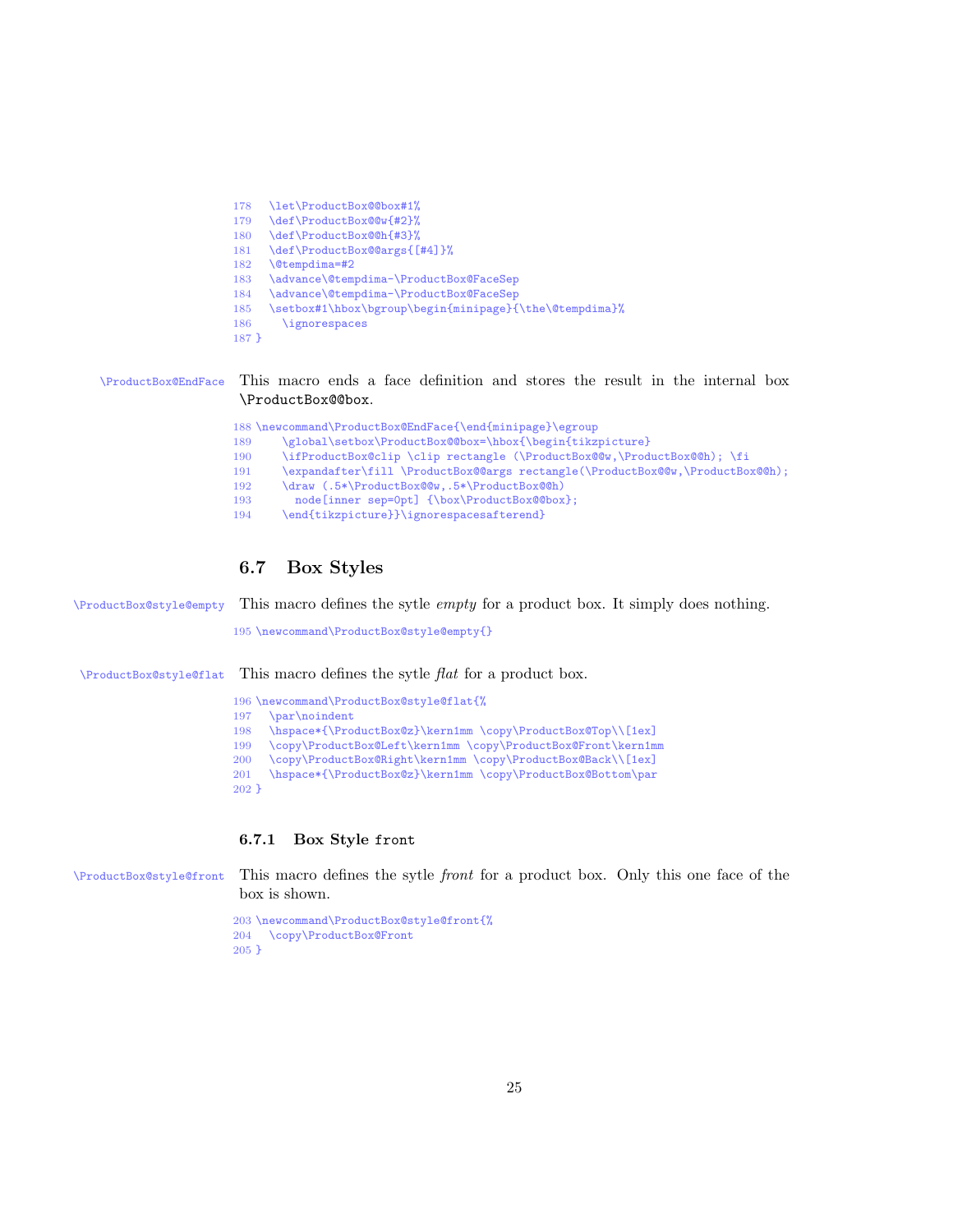#### <span id="page-25-0"></span>6.7.2 Box Style back

```
\ProductBox@style@back This macro defines the sytle back for a product box. Only this one face of the box
                       is shown.
```

```
206 \newcommand\ProductBox@style@back{%class
207 \copy\ProductBox@Back
208 }
```
#### <span id="page-25-1"></span>6.7.3 Box Style left

\ProductBox@style@left This macro defines the sytle left for a product box. Only this one face of the box is shown.

```
209 \newcommand\ProductBox@style@left{%
210 \copy\ProductBox@Left
211 }
```
### <span id="page-25-2"></span>6.7.4 Box Style right

\ProductBox@style@right This macro defines the sytle right for a product box. Only this one face of the box is shown.

> 212 \newcommand\ProductBox@style@right{% 213 \copy\ProductBox@Right 214 }

#### <span id="page-25-3"></span>6.7.5 Box Style top

\ProductBox@style@top This macro defines the sytle top for a product box. Only this one face of the box is shown.

> 215 \newcommand\ProductBox@style@top{% 216 \copy\ProductBox@Top 217 }

#### <span id="page-25-4"></span>6.7.6 Box Style bottom

\ProductBox@style@bottom This macro defines the sytle bottom for a product box. Only this one face of the box is shown.

```
218 \newcommand\ProductBox@style@bottom{%
219 \copy\ProductBox@Bottom
220 }
```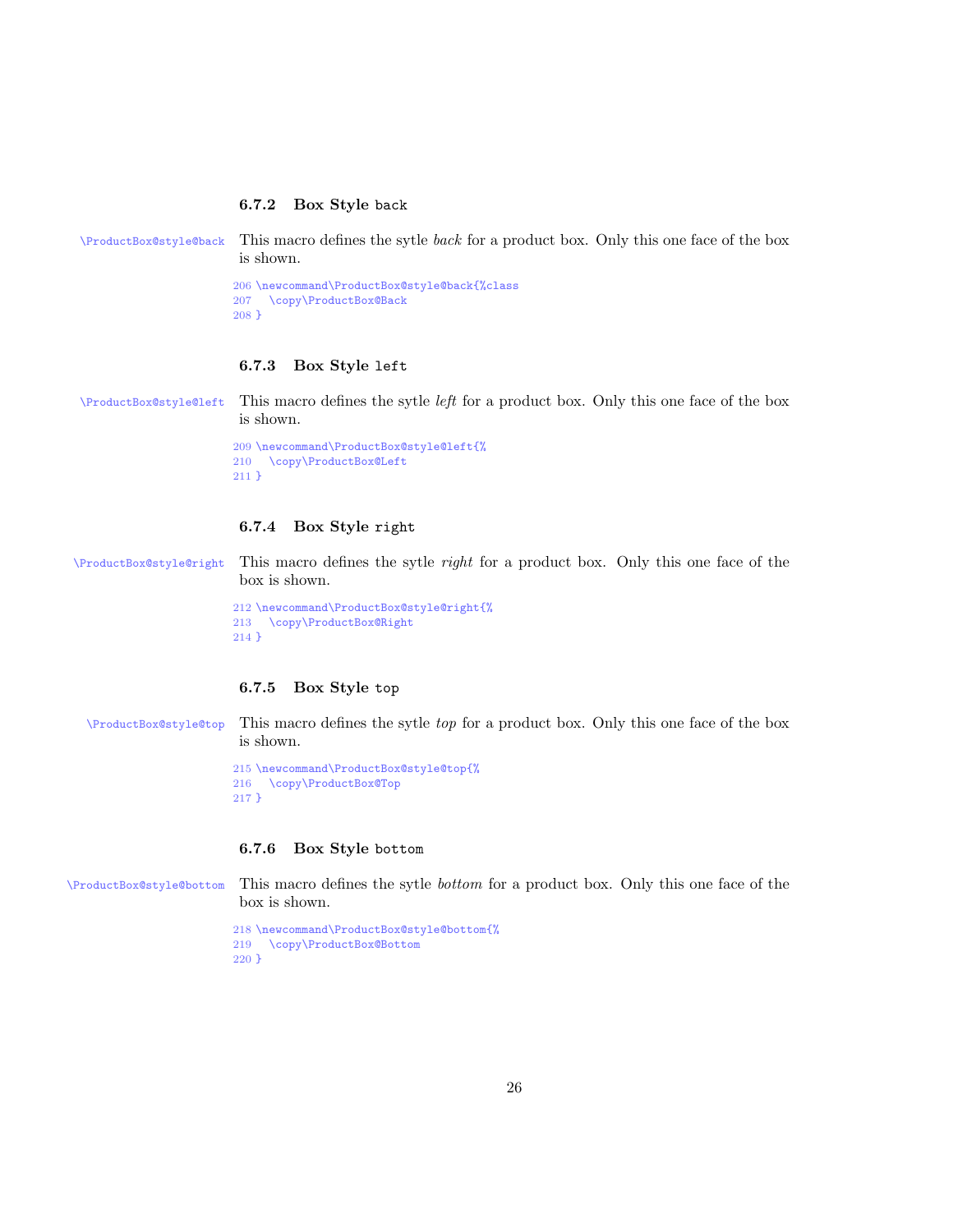# <span id="page-26-0"></span>6.7.7 Box Style fold

|                             | \ProductBox@earSize Parameter for the size of the ears.                 |
|-----------------------------|-------------------------------------------------------------------------|
|                             | 221 \newcommand\ProductBox@earSize{12mm}                                |
| <b>\ProductBox@foldLine</b> | The color of the additional lines in the fold rendering.                |
|                             | 222 \newcommand\ProductBox@foldLine{white!80!black}                     |
| \ProductBox@foldOpacity     | The color of the additional lines in the fold rendering.                |
|                             | 223 \newcommand\ProductBox@foldOpacity{.5}                              |
| \ProductBox@style@fold      | This macro defines the sytle <i>fold</i> for a product box.             |
|                             | 224 \newcommand\ProductBox@style@fold{%                                 |
|                             | \begin{tikzpicture}[sw/.style={anchor=south west,<br>225                |
|                             | 226<br>inner sep=0pt},                                                  |
|                             | se/.style={anchor=south east,<br>227                                    |
|                             | 228<br>inner sep=0pt},                                                  |
|                             | nw/.style={anchor=north west,<br>229                                    |
|                             | inner sep=0pt},<br>230                                                  |
|                             | num/.style={circle,<br>231                                              |
|                             | 232<br>fill=white!90!black,                                             |
|                             | 233<br>fill opacity=.5,                                                 |
|                             | 234<br>font=\tiny\bfseries\sffamily}]                                   |
|                             | left face                                                               |
|                             | \begin{scope}<br>235                                                    |
|                             | \clip rectangle (\ProductBox@z,\ProductBox@y);<br>236                   |
|                             | \draw node[sw]{\copy\ProductBox@Left};<br>237                           |
|                             | \draw[thin,opacity=\ProductBox@foldOpacity,\ProductBox@foldLine]<br>238 |
|                             | rectangle (\ProductBox@z,\ProductBox@y);<br>239                         |
|                             | \end{scope}<br>240                                                      |
|                             |                                                                         |

# front face

| 241 | \begin{scope}[xshift=\ProductBox@z]                              |
|-----|------------------------------------------------------------------|
| 242 | \clip rectangle (\ProductBox@x,\ProductBox@y);                   |
| 243 | \draw node[sw]{\copy\ProductBox@Front};                          |
| 244 | \draw[thin,opacity=\ProductBox@foldOpacity,\ProductBox@foldLine] |
| 245 | rectangle (\ProductBox@x,\ProductBox@y);                         |
| 246 | $\end{iscore}$                                                   |

# right face

| 247 | \begin{scope}[xshift=\ProductBox@z+\ProductBox@x]                |
|-----|------------------------------------------------------------------|
| 248 | \clip rectangle (\ProductBox@z,\ProductBox@y);                   |
| 249 | \draw node[sw]{\copy\ProductBox@Right};                          |
| 250 | \draw[thin,opacity=\ProductBox@foldOpacity,\ProductBox@foldLine] |
| 251 | rectangle (\ProductBox@z,\ProductBox@y);                         |
| 252 | $\end{array}$                                                    |
|     |                                                                  |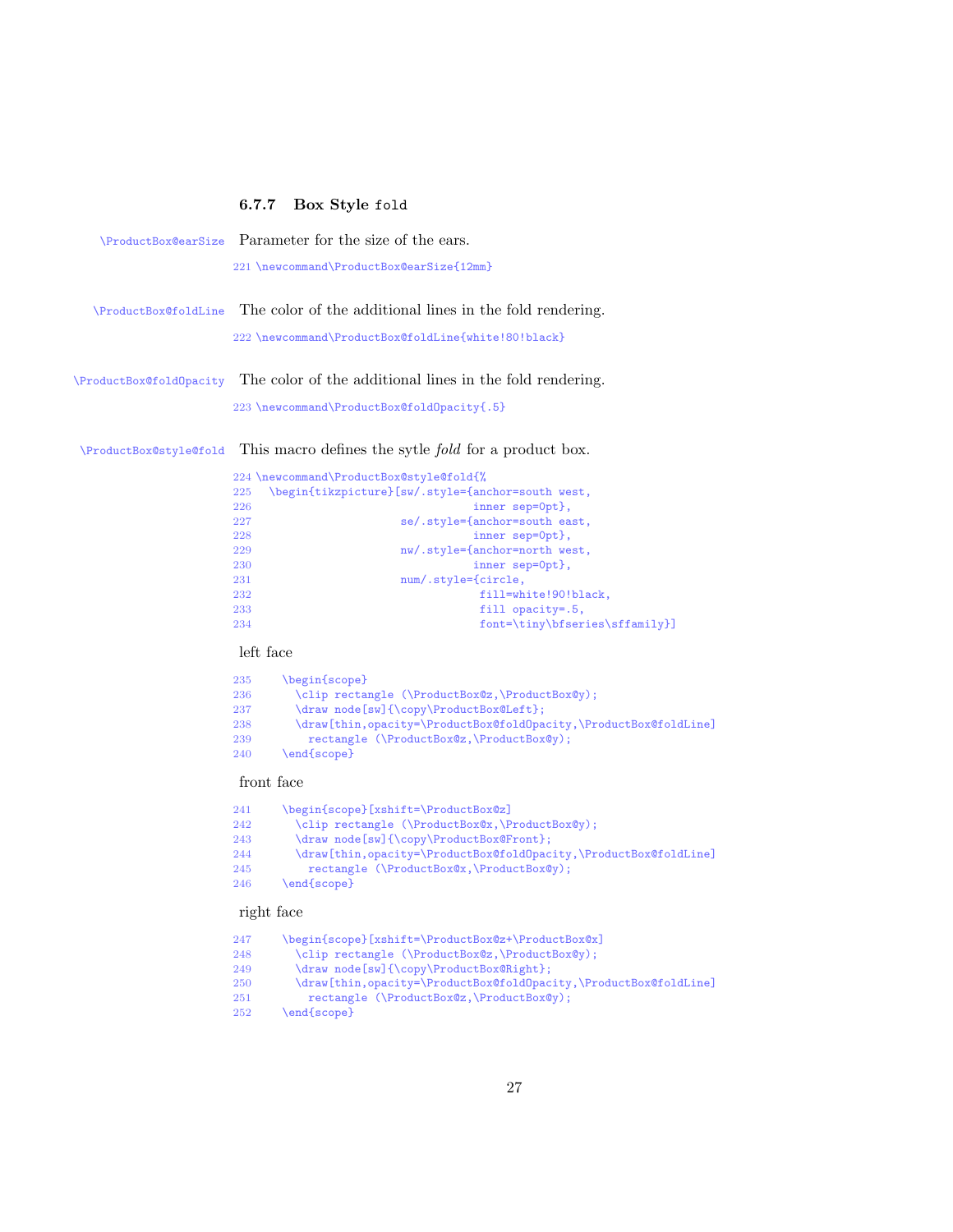#### back face

| 253 | \begin{scope}[xshift=\ProductBox@x+2*\ProductBox@z]              |
|-----|------------------------------------------------------------------|
| 254 | \clip rectangle (\ProductBox@x,\ProductBox@y);                   |
| 255 | \draw node[sw]{\copy\ProductBox@Back};                           |
| 256 | \draw[thin,opacity=\ProductBox@foldOpacity,\ProductBox@foldLine] |
| 257 | rectangle (\ProductBox@x,\ProductBox@y);                         |
| 258 | end{scope}                                                       |
|     |                                                                  |

# top face

| 259 | \begin{scope}[xshift=\ProductBox@z,yshift=\ProductBox@y]         |
|-----|------------------------------------------------------------------|
| 260 | \clip rectangle (\ProductBox@x,\ProductBox@z);                   |
| 261 | \draw node[sw]{\copy\ProductBox@Top};                            |
| 262 | \draw[thin,opacity=\ProductBox@foldOpacity,\ProductBox@foldLine] |
| 263 | rectangle (\ProductBox@x,\ProductBox@z);                         |
| 264 | \end{scope}                                                      |

# bottom ear 3 front

| 265 | \begin{scope}[xshift=\ProductBox@z]                                         |
|-----|-----------------------------------------------------------------------------|
| 266 | $\chi$ clip                                                                 |
| 267 | $(0mm, 0mm)$ -- $(.5*)\text{ProductBox@z,-.5*}\text{ProductBox@z}$ --       |
| 268 | $(.5*\PProductBox@z,-\PProductBox@z) --$                                    |
| 269 | $(\PProductBox@x-.5*)ProductBox@z,-\PProductBox@z) --$                      |
| 270 | $(\Pi \text{Cov}(x - 5*)\prod_{\text{Cov}(x, -5)}\prod_{\text{Cov}(x, -5)}$ |
| 271 | $(\Psi \cap \mathbb{C})$ -- cycle;                                          |
| 272 | \draw (\ProductBox@x,-\ProductBox@z)                                        |
| 273 | node[se]{\copy\ProductBox@Bottom};                                          |
| 274 | \draw [thin,opacity=\ProductBox@foldOpacity,\ProductBox@foldLine]           |
| 275 | $(0mm, 0mm)$ -- $(.5*)\text{ProductBoxQz, -.5*}\text{ProductBoxQz)$ --      |
| 276 | $(.5*\PProductBox@z,-\PProductBox@z) --$                                    |
| 277 | $(\PProductBox@x-.5*)ProductBox@z,-\PProductBox@z) --$                      |
| 278 | $(\Pi \text{Cov}(x - 5*)\prod_{\text{Cov}(x, -5)}\prod_{\text{Cov}(x, -5)}$ |
| 279 | $(\P \text{reductBox}\x, \text{Omm})$ -- cycle;                             |
| 280 | \draw (.5*\ProductBox@x,-.75*\ProductBox@z) node[num]{3};                   |
| 281 | \end{scope}                                                                 |

### bottom ear 1 back

| 282 | \begin{scope}[xshift=\ProductBox@x+2*\ProductBox@z]                    |
|-----|------------------------------------------------------------------------|
| 283 | $\chi$ clip                                                            |
| 284 | $(0mm, 0mm)$ -- $(0mm, -\PProductBox@z)$ --                            |
| 285 | $(.5*)\$                                                               |
| 286 | $(.5*)\$                                                               |
| 287 | $(\PProduced x@x-.5*)\ProductBox@z,-.5*)\ProductBox@z$ --              |
| 288 | $(\PProductBox@x-.5*)ProductBox@z,-\PProductBox@z) --$                 |
| 289 | $(\Psi_x, -\ProductBox(x, -\ProductBox(x)) -- (\ProductBox(x, 0mm) --$ |
| 290 | cycle;                                                                 |
| 291 | \draw node[se,rotate=180]{\copy\ProductBox@Bottom};                    |
| 292 | \draw[thin,opacity=\ProductBox@foldOpacity,\ProductBox@foldLine]       |
| 293 | $(0mm, 0mm)$ -- $(0mm, -\PProductBox@z)$ --                            |
| 294 | $(.5*)\$                                                               |
| 295 | $(.5*)\ProductBox@z,-.5*\ProductBox@z) --$                             |
| 296 | $(\PProduced x@x-.5*)\ProductBox@z,-.5*)\ProductBox@z$ --              |
| 297 | $(\PProductBox@x-.5*)ProductBox@z,-\PProductBox@z) --$                 |
| 298 | $(\Psi_x, -\ProductBox(x, -\ProductBox(x)) -- (\ProductBox(x, 0mm) --$ |
| 299 | cycle;                                                                 |
| 300 | \draw (.25*\ProductBox@z,-.75*\ProductBox@z) node[num]{1};             |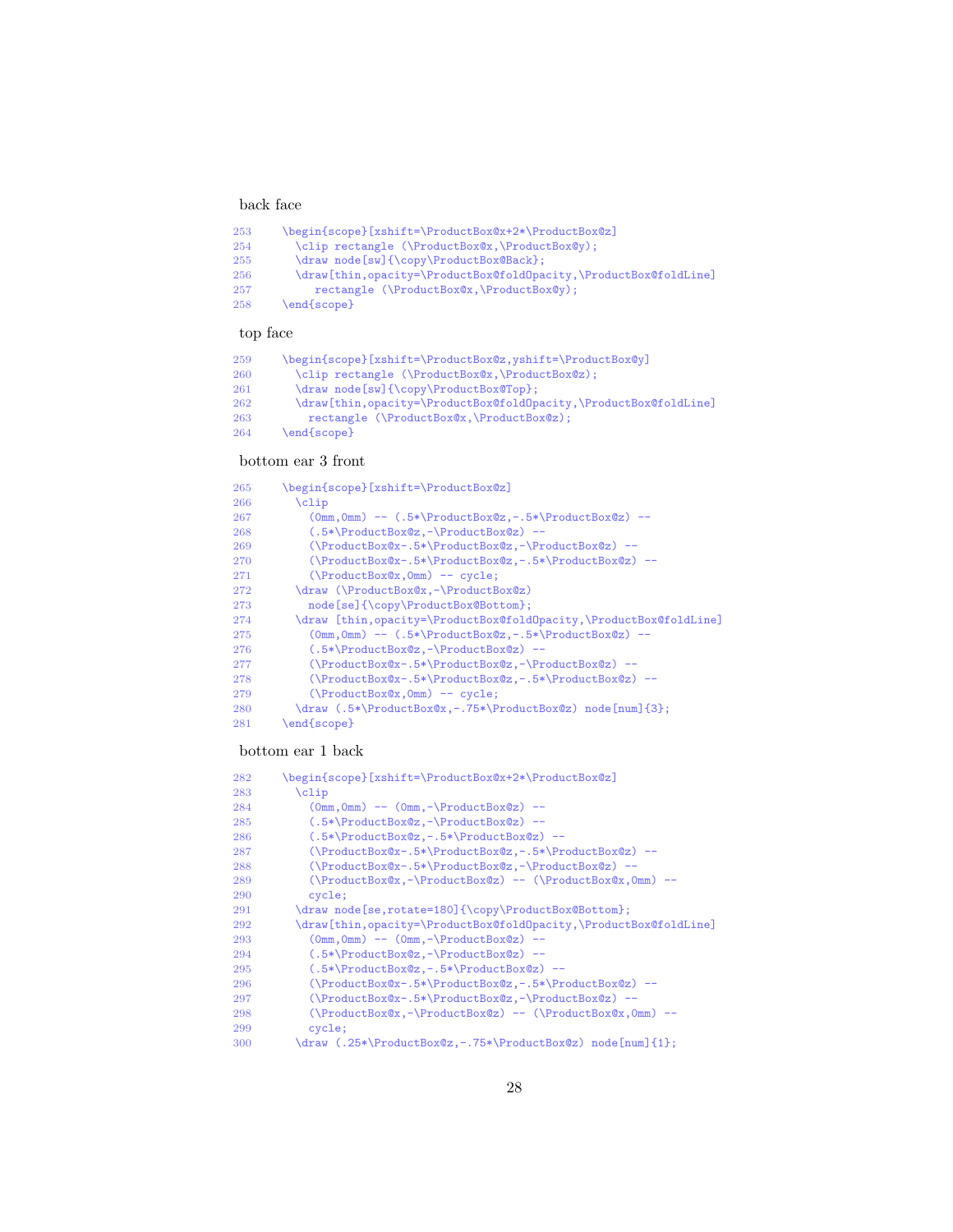\draw (\ProductBox@x-.25\*\ProductBox@z,-.75\*\ProductBox@z)  $302 \qquad \qquad \text{node} \text{[num]} \text{{} 1};$ \end{scope}

# bottom ear 2 right

| 304 | \begin{scope}[xshift=\ProductBox@z+\ProductBox@x]                 |
|-----|-------------------------------------------------------------------|
| 305 | $\chi$ clip                                                       |
| 306 | $(0mm.0mm)$ -- $(\P{}_{\text{reductBox}}(z.0mm)$ --               |
| 307 | $(.5*)\$                                                          |
| 308 | $(.5*\PProductBox@z,-\PProductBox@z) -- (0mm,-\PProductBox@z) --$ |
| 309 | cycle;                                                            |
| 310 | \draw (\ProductBox@z, Omm)                                        |
| 311 | node[se,rotate=90]{\copy\ProductBox@Bottom};                      |
| 312 | \draw[thin,opacity=\ProductBox@foldOpacity,\ProductBox@foldLine]  |
| 313 | $(0mm, 0mm)$ -- $(\PeroductBox@z, 0mm)$ --                        |
| 314 | $(.5*)\$                                                          |
| 315 | $(.5*\PProductBox@z,-\PProductBox@z) -- (0mm,-\PProductBox@z) --$ |
| 316 | cycle;                                                            |
| 317 | \draw (.25*\ProductBox@z,-.75*\ProductBox@z) node [num] {2};      |
| 318 | \end{scope}                                                       |
|     |                                                                   |

#### bottom ear 2 left

| 319 | begin{scope}                                                      |
|-----|-------------------------------------------------------------------|
| 320 | $\chi$ clip                                                       |
| 321 | $(0mm.0mm)$ -- $(\P{}_{\text{reductBox}}@z.0mm)$ --               |
| 322 | $(\P \text{ProductBoxQz}, -\ProductBoxQz) --$                     |
| 323 | $(.5*)\$                                                          |
| 324 | $(.5*)\$ ProductBox@z, -. $5*\$ ProductBox@z) -- cycle;           |
| 325 | \draw                                                             |
| 326 | node[sw,rotate=270]{\copy\ProductBox@Bottom};                     |
| 327 | \draw [thin,opacity=\ProductBox@foldOpacity,\ProductBox@foldLine] |
| 328 | $(0mm, 0mm)$ -- $(\PeroductBox@z, 0mm)$ --                        |
| 329 | $(\P \text{ProductBoxQz}, -\ProductBoxQz) --$                     |
| 330 | $(.5*)\$                                                          |
| 331 | $(.5*)\$                                                          |
| 332 | \draw (.75*\ProductBox@z,-.75*\ProductBox@z) node [num] {2};      |
| 333 | \end{scope}                                                       |

# glue ear

| 334 | \begin{scope}[xshift=2*\ProductBox@x+2*\ProductBox@z]                       |
|-----|-----------------------------------------------------------------------------|
| 335 | $\chi$ clip                                                                 |
| 336 | $(0mm, 0mm)$ -- $(\ProductBox@earSize/2, \ProductBox@earSize/4)$ --         |
| 337 | $(\sqrt{ProuctBox@earSize/2}, \sqrt{ProuctBox@y-\ProductBox@earSize/4})$ -- |
| 338 | $(0mm, \Producedov@y) -- cycle;$                                            |
| 339 | \draw node[sw]{\copy\ProductBox@Left};                                      |
| 340 | \draw[thin,opacity=\ProductBox@foldOpacity,\ProductBox@foldLine]            |
| 341 | $(0mm, 0mm)$ -- $(\ProductBox@earSize/2, \ProductBox@earSize/4)$ --         |
| 342 | $(\sqrt{ProuctBox@earSize/2}, \sqrt{ProuctBox@y-\ProductBox@earSize/4})$ -- |
| 343 | $(0mm, \ProadcastBox@y) -- cycle;$                                          |
| 344 | \end{scope}                                                                 |

# top ear left

| 345 | \begin{scope}[yshift=\ProductBox@y]                              |
|-----|------------------------------------------------------------------|
| 346 | $\chi$                                                           |
| 347 | $(0mm.0mm)$ -- $(\ProductBox@earSize/2.\PProductBox@earSize)$ -- |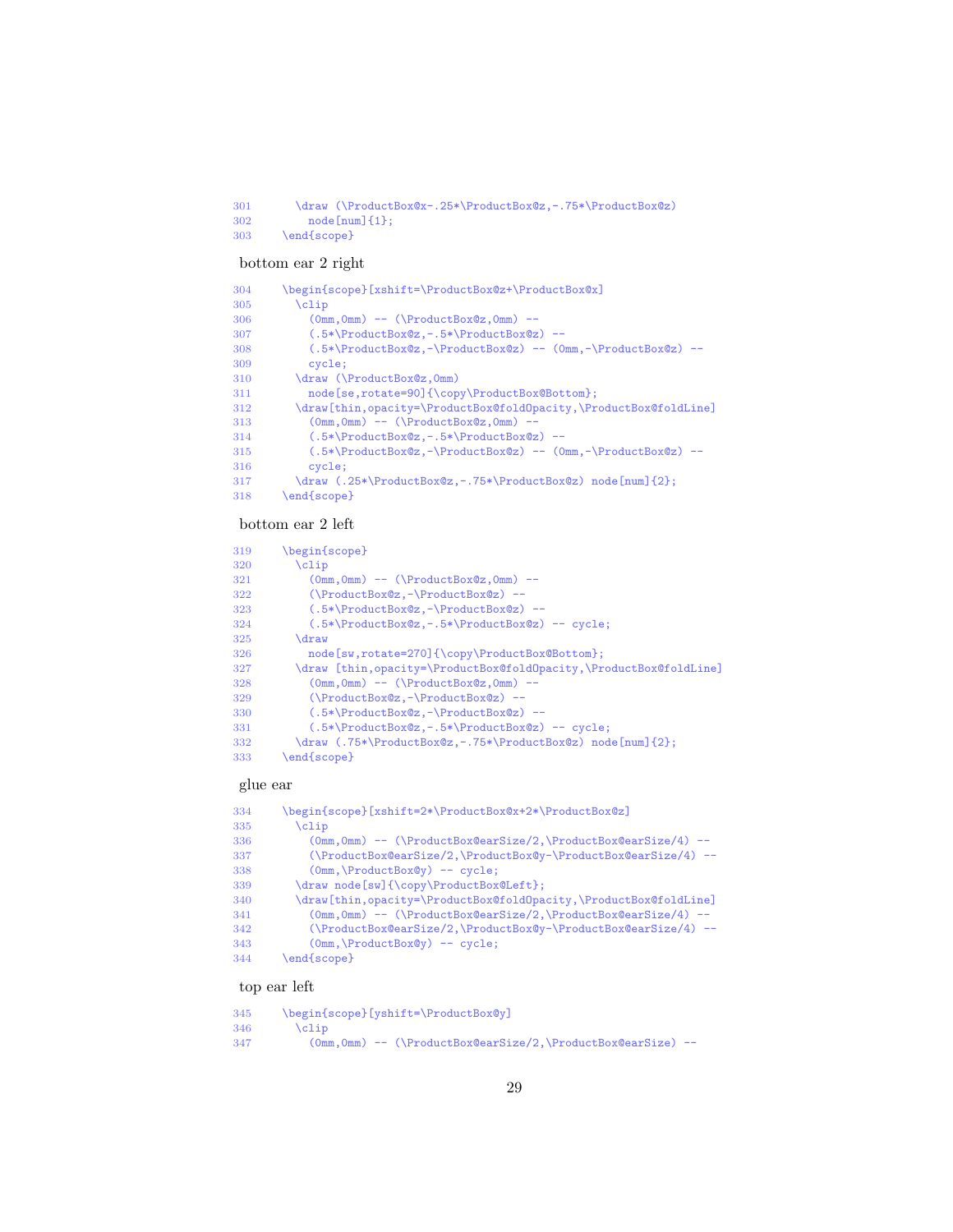| 348 | (\ProductBox@z-\ProductBox@earSize/2,\ProductBox@earSize) --      |
|-----|-------------------------------------------------------------------|
| 349 | $(\PeroductBox@z, Omm)$ -- cycle;                                 |
| 350 | \draw node[nw,rotate=90]{\copy\ProductBox@Top};                   |
| 351 | \draw[thin,opacity=\ProductBox@foldOpacity,\ProductBox@foldLine]  |
| 352 | $(0mm, 0mm)$ -- $(\ProductBox@earSize/2, \ProductBox@earSize)$ -- |
| 353 | (\ProductBox@z-\ProductBox@earSize/2,\ProductBox@earSize) --      |
| 354 | $(\P \text{ProductBoxQz}, \text{Omm}) \text{-- cycle};$           |
| 355 | $\end{iscore}$                                                    |
|     |                                                                   |

# top ear right

| 356 | \begin{scope}[xshift=\ProductBox@x+\ProductBox@z,                 |
|-----|-------------------------------------------------------------------|
| 357 | $vshift='ProductBox@v]$                                           |
| 358 | \clip                                                             |
| 359 | $(0mm, 0mm)$ -- $(\ProductBox@earSize/2, \ProductBox@earSize)$ -- |
| 360 | (\ProductBox@z-\ProductBox@earSize/2,\ProductBox@earSize) --      |
| 361 | $(\P \text{reductBox@z, 0mm})$ -- cycle;                          |
| 362 | \draw node[se,rotate=270]{\copy\ProductBox@Top};                  |
| 363 | \draw[thin,opacity=\ProductBox@fold0pacity,\ProductBox@foldLine]  |
| 364 | (Omm, Omm) -- (\ProductBox@earSize/2,\ProductBox@earSize) --      |
| 365 | (\ProductBox@z-\ProductBox@earSize/2,\ProductBox@earSize) --      |
| 366 | $(\Delta x@z, 0mm)$ -- cycle;                                     |
| 367 | $end{sfscope}$                                                    |

# top ear back

| 368 | \begin{scope}[xshift=\ProductBox@z,                               |
|-----|-------------------------------------------------------------------|
| 369 | yshift=\ProductBox@y+\ProductBox@z]                               |
| 370 | $\chi$ clip                                                       |
| 371 | $(0mm, 0mm)$ -- $(\ProductBox@earSize/2, \ProductBox@earSize)$ -- |
| 372 | (\ProductBox@x-\ProductBox@earSize/2,\ProductBox@earSize) --      |
| 373 | $(\P \text{reductBox@x}, \text{Omm})$ -- cycle;                   |
| 374 | \draw (Omm, \ProductBox@y)                                        |
| 375 | node[se,rotate=180]{\copy\ProductBox@Back};                       |
| 376 | \draw[thin,opacity=\ProductBox@foldOpacity,\ProductBox@foldLine]  |
| 377 | (0mm, 0mm) -- (\ProductBox@earSize/2,\ProductBox@earSize) --      |
| 378 | (\ProductBox@x-\ProductBox@earSize/2,\ProductBox@earSize) --      |
| 379 | $(\P \text{reductBox@x}, \text{Omm})$ -- cycle;                   |
| 380 | \end{scope}                                                       |
| 381 | \end{tikzpicture}}                                                |
|     |                                                                   |

# <span id="page-29-0"></span>6.7.8 Box Style threeD

|                      | \ProductBoxThreeDStartHook A hook to add some code at the beginning.                                         |
|----------------------|--------------------------------------------------------------------------------------------------------------|
|                      | 382 \newcommand\ProductBoxThreeDStartHook{}                                                                  |
|                      | $\PeroductBoxThreeDEndHook$ A hook to add some code at the end.<br>383 \newcommand\ProductBoxThreeDEndHook{} |
| \ifProductBox@shadow | The boolean ProductBox@shadow determines whether or not the shadow in the<br>3D rendering is shown.          |
|                      | 384 \newif \ifProductBox@shadow \ProductBox@shadowtrue                                                       |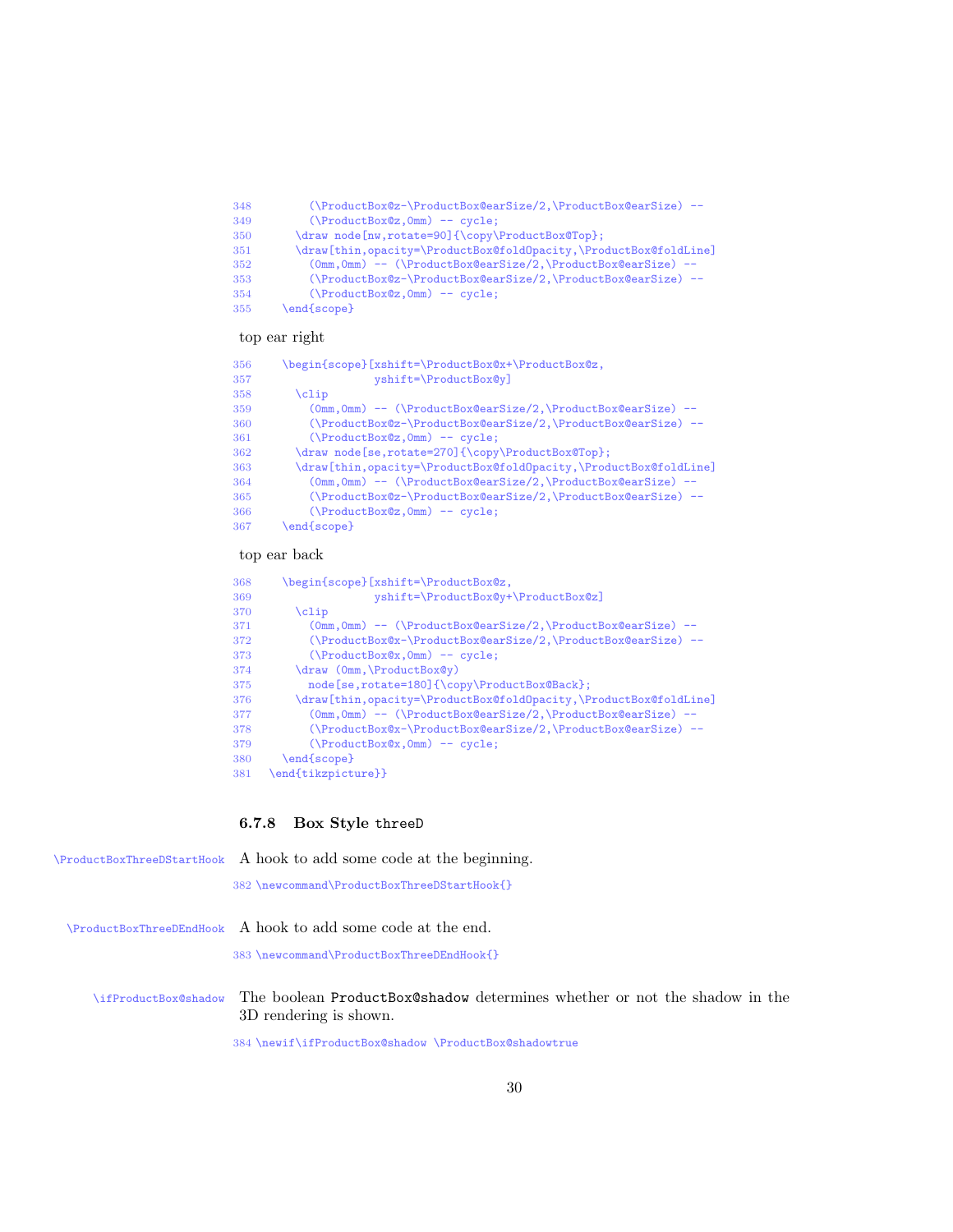| \ifProductBox@mirror      | The boolean ProductBox@mirror determines whether or not the mirror effect in<br>the 3D rendering is shown.                                                                                    |
|---------------------------|-----------------------------------------------------------------------------------------------------------------------------------------------------------------------------------------------|
|                           | 385 \newif\ifProductBox@mirror                                                                                                                                                                |
| \ifProductBox@flare       | The boolean ProductBox@flare determines whether or not the flare effect in the<br>3D rendering is shown.                                                                                      |
|                           | 386 \newif\ifProductBox@flare                                                                                                                                                                 |
| \ProductBox@edgeColor     | The edge color in the 3D rendering.                                                                                                                                                           |
|                           | 387 \newcommand\ProductBox@edgeColor{white}                                                                                                                                                   |
| \ProductBox@flareDiameter | The diameter of the flare.                                                                                                                                                                    |
|                           | 388 \newcommand\ProductBox@flareDiameter{24mm}                                                                                                                                                |
|                           | The angle to rotate the box about the z axis.                                                                                                                                                 |
|                           | 389 \newcommand\ProductBox@angleZ{8}                                                                                                                                                          |
|                           | The angle to rotate the box about the x axis.                                                                                                                                                 |
|                           |                                                                                                                                                                                               |
|                           | 390 \newcommand\ProductBox@angleX{10}                                                                                                                                                         |
| \ProductBox@style@threeD  | This macro defines the sytle <i>threeD</i> for a product box. The faces are placed such<br>the illusion of a three-dimensional box appears. In addition a shadow is shown if<br>not disabled. |
|                           |                                                                                                                                                                                               |
|                           | 391 \newcommand\ProductBox@style@threeD{                                                                                                                                                      |
|                           | \begin{tikzpicture}[sw/.style={anchor=south west,<br>392                                                                                                                                      |
|                           | inner sep=0pt}]<br>393                                                                                                                                                                        |
|                           | \ProductBoxThreeDStartHook<br>394<br>\ifProductBox@mirror \ProductBox@threeD@mirror \fi<br>395                                                                                                |
|                           | \ifProductBox@shadow \ProductBox@threeD@shadow \fi<br>396                                                                                                                                     |
|                           | 397                                                                                                                                                                                           |
|                           | \begin{scope}<br>398                                                                                                                                                                          |
|                           | \fill[white,<br>399                                                                                                                                                                           |
|                           | yslant=\ProductBox@p@front@yslant,<br>400                                                                                                                                                     |
|                           | xscale=\ProductBox@p@front@xscale,<br>401                                                                                                                                                     |
|                           | yscale=\ProductBox@p@front@yscale,<br>402                                                                                                                                                     |
|                           | anchor=south west]<br>403                                                                                                                                                                     |
|                           | rectangle (\ProductBox@x,\ProductBox@y);<br>404                                                                                                                                               |
|                           | 405<br>draw                                                                                                                                                                                   |
|                           | 406<br>node[sw,                                                                                                                                                                               |
|                           | yslant=\ProductBox@p@front@yslant,<br>407                                                                                                                                                     |
|                           | xscale=\ProductBox@p@front@xscale,<br>408                                                                                                                                                     |
|                           | yscale=\ProductBox@p@front@yscale]<br>409                                                                                                                                                     |
|                           | {\copy\ProductBox@Front};<br>410                                                                                                                                                              |
|                           | \fill[black,<br>411                                                                                                                                                                           |
|                           | 412<br>fill opacity=.025,<br>yslant=\ProductBox@p@front@yslant,<br>413                                                                                                                        |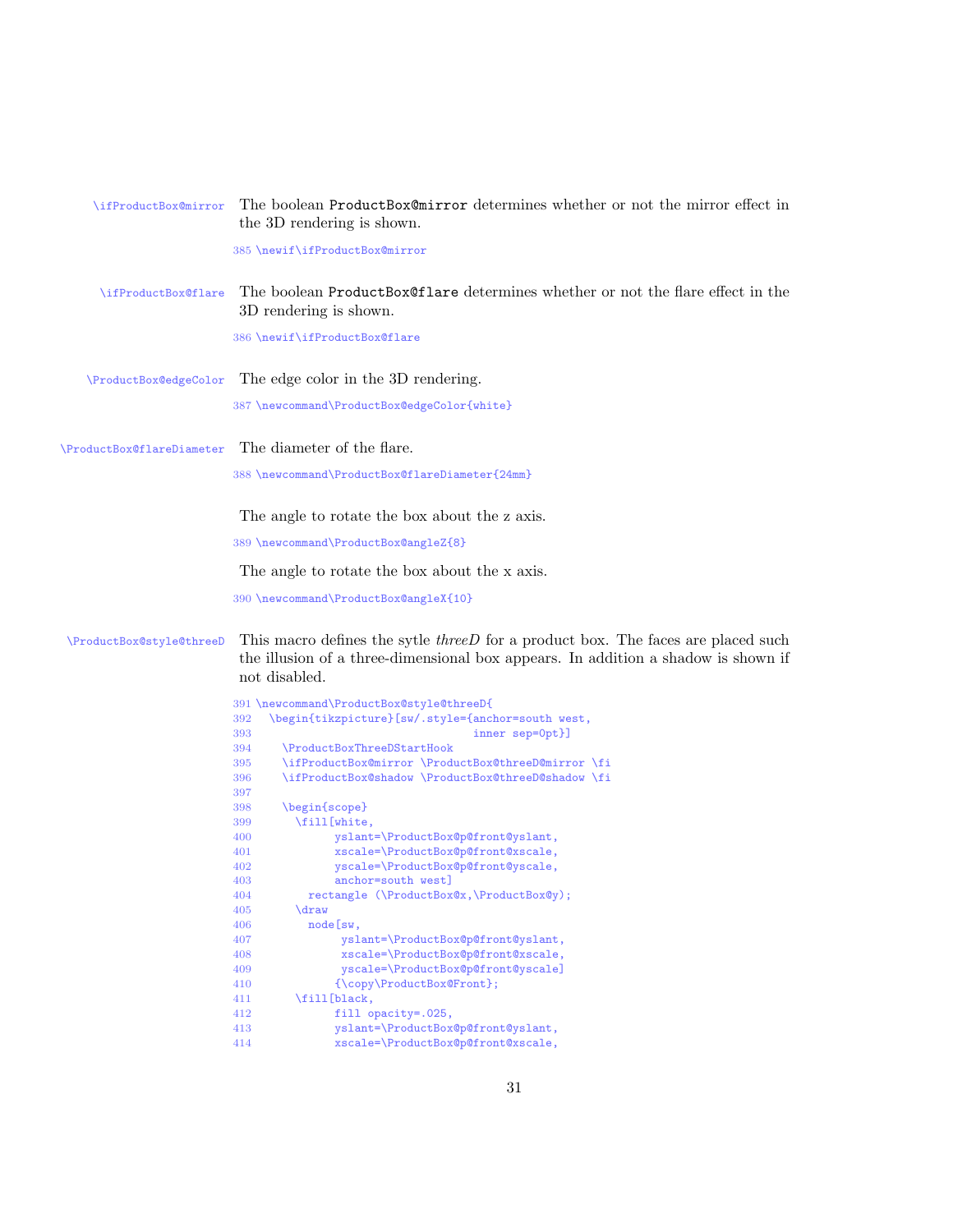| 415        | yscale=\ProductBox@p@front@yscale,                              |
|------------|-----------------------------------------------------------------|
| 416        | anchor=south west]                                              |
| 417        | rectangle (\ProductBox@x,\ProductBox@y);                        |
| 418        | \ifProductBox@flare                                             |
| 419        | \begin{scope}[                                                  |
| 420        | yslant=\ProductBox@p@front@yslant,                              |
| 421        | xscale=\ProductBox@p@front@xscale,                              |
| 422        | yscale=\ProductBox@p@front@yscale]                              |
| 423        | \clip rectangle(\ProductBox@x,\ProductBox@y);                   |
| 424        | \ProductBox@threeD@flare                                        |
| 425<br>426 | \end{scope}                                                     |
| 427        | \fi<br>\end{scope}                                              |
| 428        | \begin{scope}[shift={(-\ProductBox@p@left@xscale*\ProductBox@z, |
| 429        | \ProductBox@p@left@yslant                                       |
| 430        | *\ProductBox@p@left@xscale                                      |
| 431        | *\ProductBox@z)}]                                               |
| 432        | \fill[white,                                                    |
| 433        | yslant =- \ProductBox@p@left@yslant,                            |
| 434        | xscale=\ProductBox@p@left@xscale,                               |
| 435        | yscale=\ProductBox@p@left@yscale,                               |
| 436        | anchor=south west]                                              |
| 437        | rectangle (\ProductBox@z,\ProductBox@y);                        |
| 438        | <i>draw</i>                                                     |
| 439        | node [sw.                                                       |
| 440        | yslant =- \ProductBox@p@left@yslant,                            |
| 441        | xscale=\ProductBox@p@left@xscale,                               |
| 442        | yscale=\ProductBox@p@left@yscale]                               |
| 443        | {\copy\ProductBox@Left};                                        |
| 444        | \fill[black,                                                    |
| 445        | fill opacity=.25,                                               |
| 446        | yslant =- \ProductBox@p@left@yslant,                            |
| 447        | xscale=\ProductBox@p@left@xscale,                               |
| 448        | yscale=\ProductBox@p@left@yscale,                               |
| 449        | anchor=south west]                                              |
| 450<br>451 | rectangle (\ProductBox@z,\ProductBox@y);<br>\end{scope}         |
| 452        | \begin{scope}[yshift=\ProductBox@y]                             |
| 453        | \fill [white,                                                   |
| 454        | anchor=south west,                                              |
| 455        | xslant =- \ProductBox@p@top@xslant,                             |
| 456        | xscale=\ProductBox@p@top@xscale,                                |
| 457        | yslant=\ProductBox@p@top@yslant,                                |
| 458        | yscale=\ProductBox@p@top@yscale]                                |
| 459        | rectangle (\ProductBox@x,\ProductBox@z);                        |
| 460        | <i>draw</i>                                                     |
| 461        | node[sw,                                                        |
| 462        | xslant =- \ProductBox@p@top@xslant,                             |
| 463        | xscale=\ProductBox@p@top@xscale,                                |
| 464        | yslant=\ProductBox@p@top@yslant,                                |
| 465        | yscale=\ProductBox@p@top@yscale]                                |
| 466        | {\copy\ProductBox@Top};                                         |
| 467        | \fill [black,                                                   |
| 468        | fill opacity=.0025,                                             |
| 469        | anchor=south west,                                              |
| 470        | xslant =- \ProductBox@p@top@xslant,                             |
| 471        | xscale=\ProductBox@p@top@xscale,                                |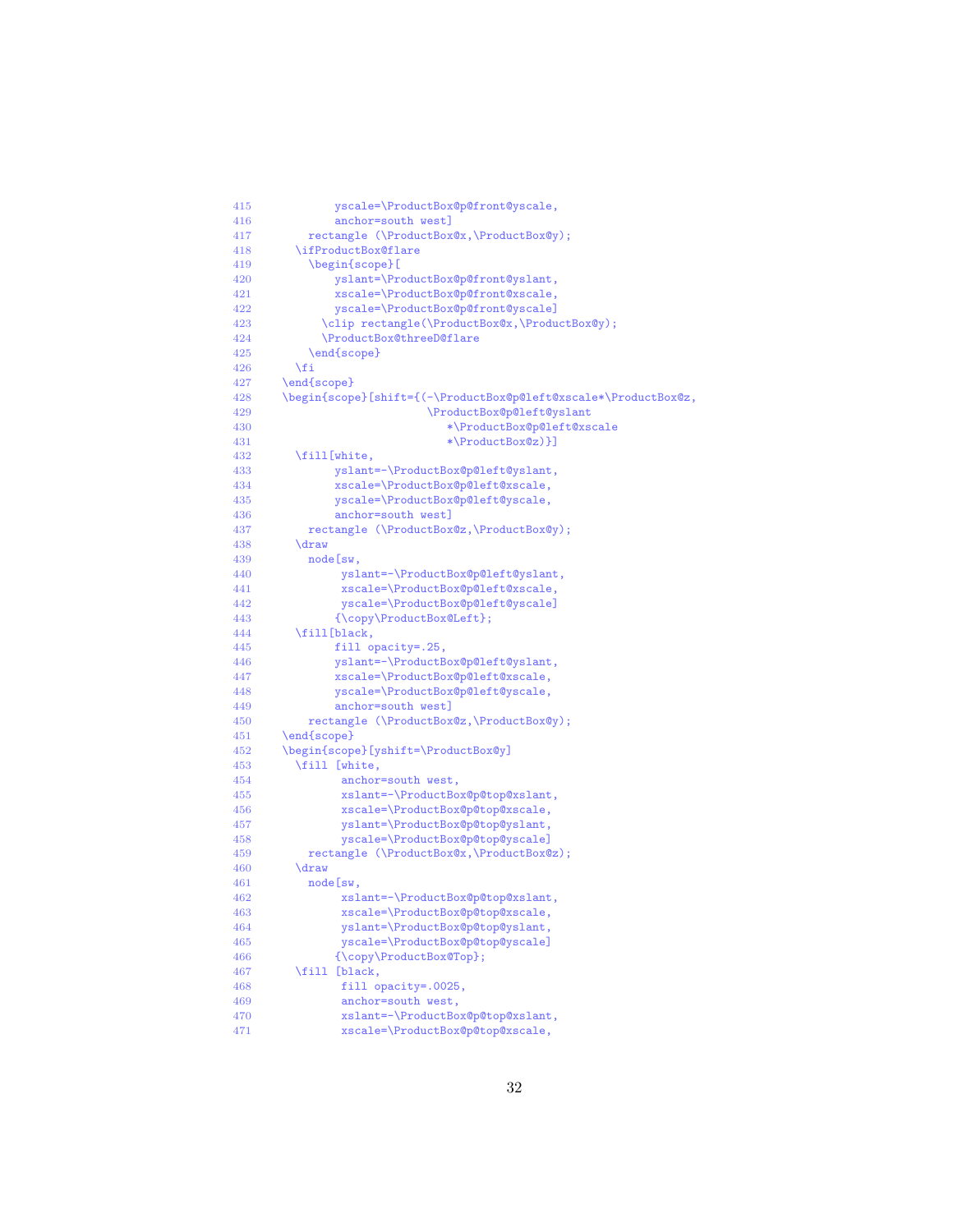```
472 yslant=\ProductBox@p@top@yslant,<br>473 yscale=\ProductBox@p@top@yscale1
473 yscale=\ProductBox@p@top@yscale]<br>474 rectangle (\ProductBox@x.\ProductBox
              rectangle (\ProductBox@x,\ProductBox@z);
475 \end{scope}<br>476 \begin{scop
         \begin{scope}[shift={(-\ProductBox@p@left@xscale*\ProductBox@z,
477 \ProductBox@p@left@yslant*\ProductBox@p@left@xscale*\ProductBox@z)}]
478 \draw [\ProductBox@edgeColor,<br>479 line width=.5mm,
                   line width=.5mm,
480 draw opacity=.25,
481 yslant=-\ProductBox@p@left@yslant,<br>482 xscale=\ProductBox@p@left@xscale]
                   482 xscale=\ProductBox@p@left@xscale]
483 (\ProductBox@z,0mm) --<br>484 (\ProductBox@z.\Product
             484 (\ProductBox@z,\ProductBox@y) --
485 (0mm,\ProductBox@y);<br>486 \end{scope}
486 \end{scope}<br>487 \draw [\Pro
         \draw [\ProductBox@edgeColor,
488 line width=.5mm,
489 draw opacity=.25,
490 yslant=\ProductBox@p@front@yslant,<br>491 yscale=\ProductBox@p@front@yscale
                xscale=\ProductBox@p@front@xscale,
492 anchor=south west]
493 (0mm,\ProductBox@y) -- (\ProductBox@x,\ProductBox@y);
         \ProductBoxThreeDEndHook
495 \end{tikzpicture}}
```
#### Parameters and views.

 \newcommand\ProductBox@setFrontParams[3]{% \def\ProductBox@p@front@yslant{#1}% \def\ProductBox@p@front@xscale{#2}% \def\ProductBox@p@front@yscale{#3}% 500 } \newcommand\ProductBox@setLeftParams[3]{% 502 \def\ProductBox@p@left@yslant{#1}%<br>503 \def\ProductBox@p@left@xscale{#2}% \def\ProductBox@p@left@xscale{#2}% \def\ProductBox@p@left@yscale{#3}% 505 } \newcommand\ProductBox@setTopParams[4]{% \def\ProductBox@p@top@xslant{#1}% 508 \def\ProductBox@p@top@yslant{#2}%<br>509 \def\ProductBox@p@top@xscale{#3}% \def\ProductBox@p@top@xscale{#3}% \def\ProductBox@p@top@yscale{#4}% 511 } \newcommand\ProductBox@setMirrorParams[1]{% \def\ProductBox@p@mirror@yscale{#1}% 514 } \@namedef{ProductBox@View@1}{% 516 \ProductBox@setFrontParams{.25}{.9090909}{1}%<br>517 \ProductBox@setLeftParams{.5}{.6666666}{1}% \ProductBox@setLeftParams{.5}{.6666666}{1}% \ProductBox@setTopParams{2}{.2265}{1.363}{.3333333}% \ProductBox@setMirrorParams{.4}} \@namedef{ProductBox@View@2}{% 521 \ProductBox@setFrontParams{.15}{.9090909}{1}%<br>522 \ProductBox@setLeftParams{.6666666}{.5}{1}% \ProductBox@setLeftParams{.6666666}{.5}{1}% 523 \ProductBox@setTopParams $\{1.5\}$ {.12}{1.11}{.333333}%<br>524 \ProductBox@setMirrorParams{ 4}} \ProductBox@setMirrorParams{.4}} \@namedef{ProductBox@View@3}{%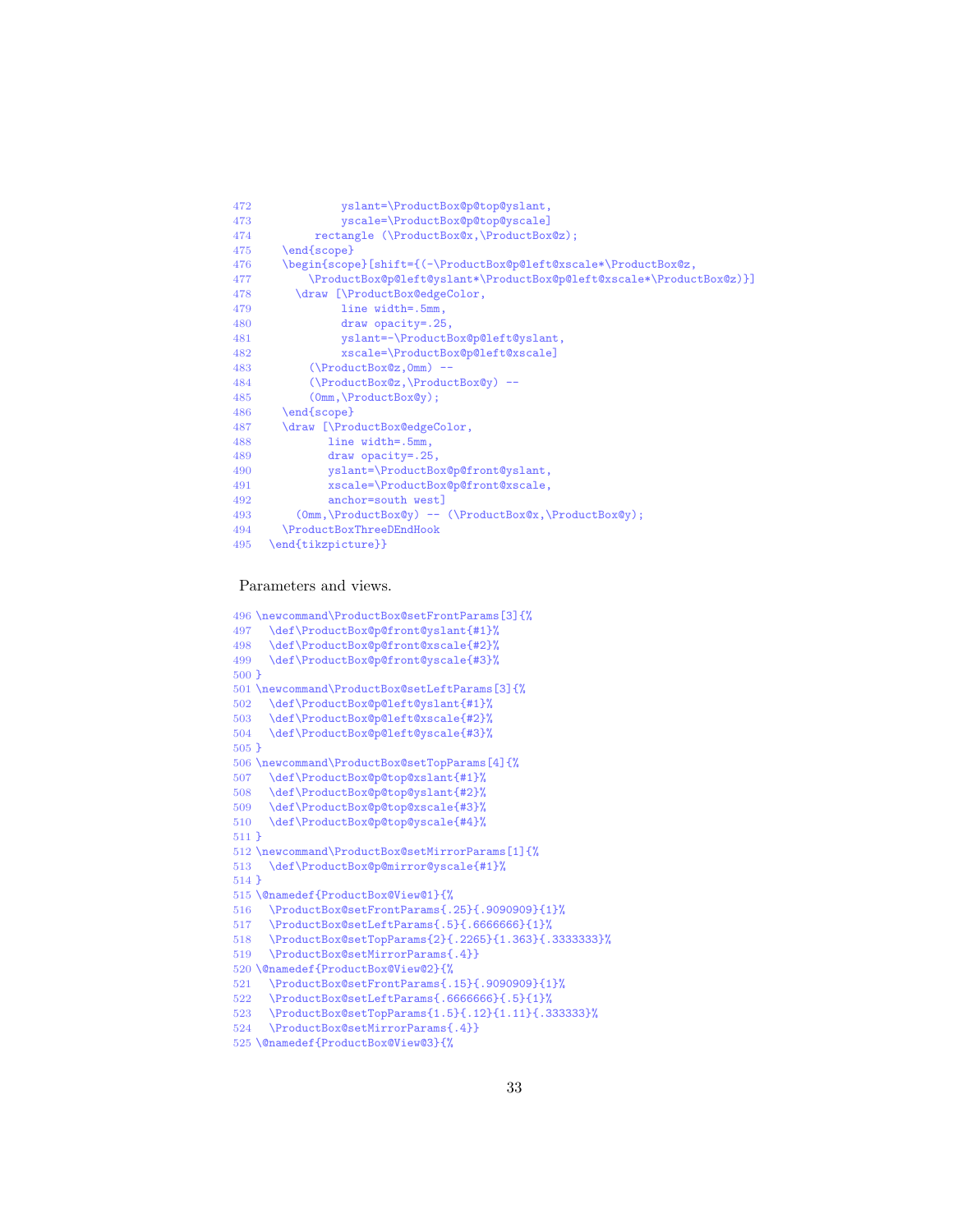```
526 \ProductBox@setFrontParams{.05}{.95}{1}%<br>527 \ProductBox@setLeftParams{ 25}{ 4}{1}%
      527 \ProductBox@setLeftParams{.25}{.4}{1}%
528 \ProductBox@setTopParams{4}{.04}{1.133333}{.1}%
529 \ProductBox@setMirrorParams{.4}}
530 \@nameuse{ProductBox@View@1}
```
\ProductBox@threeD@shadow This macro defines the code to produce the shadow effect for the 3D rendering.

```
531 \newcommand\ProductBox@threeD@shadow{
532 \begin{scope}<br>533 \foreach \x
          \{ 5,1,1.5,2,2.5,3,4,5,6,8,10 \}534 \filldraw [black,
535 line width=\x mm,<br>536 counded corners=2
                       rounded corners=2mm,
537 opacity=.01,
538 shift={(-1mm,1mm)}]
539 (0mm,0mm) --
540 (-\ProductBox@p@top@xslant<br>541 *\ProductBox@p@left@xscal
               541 *\ProductBox@p@left@xscale
542 *\ProductBox@z,<br>543 \ProductBox@p@t
543 \ProductBox@p@top@yscale<br>544 *\ProductBox@z) --
               *\ProductBox@z) --
545 (0mm, 546 )
               546 \ProductBox@p@top@yscale*\ProductBox@z +
547 \ProductBox@p@top@xslant<br>548 *\ProductBox@p@left@xscal
               548 *\ProductBox@p@left@xscale
549 *\ProductBox@p@top@yslant
550 *\ProductBox@z) --<br>551 cycle;
              cycle;
552 }<br>553 \end
        \end{scope}
554 }
```
The following fading is used for the mirror effect in the 3D rendering.

|     | 555 \tikzfading [name=ProductBoxFade, |
|-----|---------------------------------------|
| 556 | top color=transparent!100,            |
| 557 | bottom color=transparent!50,          |
| 558 | middle color=transparent!100]         |

\ProductBox@threeD@mirror This macro defines the code to produce the mirror effect.

|     | 559 \newcommand\ProductBox@threeD@mirror{%      |
|-----|-------------------------------------------------|
| 560 | \fill                                           |
| 561 | node[anchor=south west,                         |
| 562 | inner sep=0pt,                                  |
| 563 | yslant=\ProductBox@p@front@yslant,              |
| 564 | xscale=\ProductBox@p@front@xscale,              |
| 565 | yscale = - \ProductBox@p@mirror@yscale]         |
| 566 | $\{\begin{bmatrix} tikzpicture \end{bmatrix}\}$ |
| 567 | \clip rectangle (\ProductBox@x,                 |
| 568 | \ProductBox@y*\ProductBox@p@mirror@yscale);     |
| 569 | \fill node [scope fading=ProductBoxFade,        |
| 570 | yscale=\ProductBox@p@mirror@yscale,             |
| 571 | inner sep=0pt]{\copy\ProductBox@Front};         |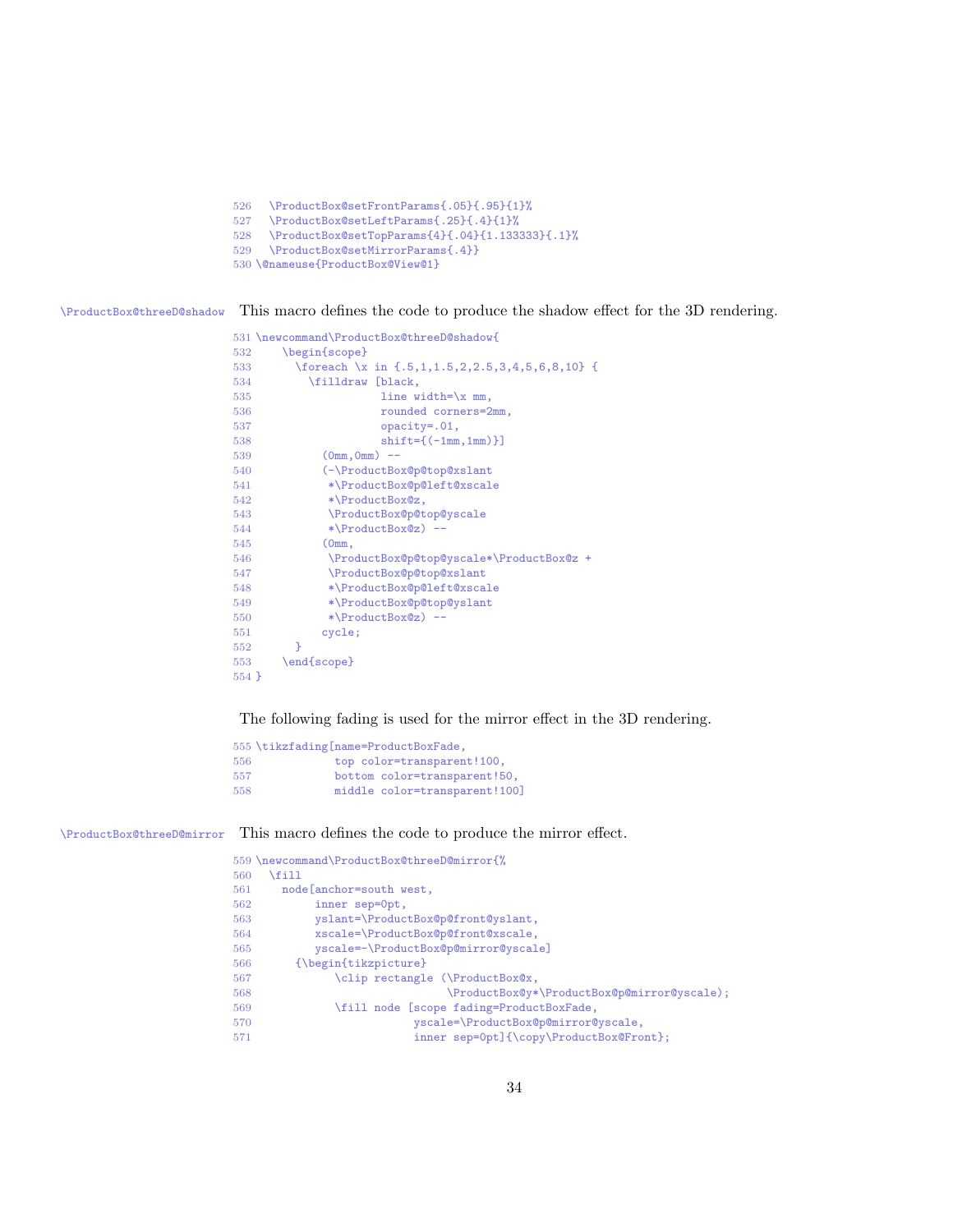| 572     | \end{tikzpicture}};                                    |  |  |
|---------|--------------------------------------------------------|--|--|
| 573     | \fill[xshift=-\ProductBox@p@left@xscale*\ProductBox@z, |  |  |
| 574     | yshift=\ProductBox@p@top@yscale*\ProductBox@z]         |  |  |
| 575     | node[anchor=south west,                                |  |  |
| 576     | inner sep=0pt,                                         |  |  |
| 577     | yslant =- \ProductBox@p@left@yslant,                   |  |  |
| 578     | xscale=\ProductBox@p@left@xscale,                      |  |  |
| 579     | yscale =- \ProductBox@p@mirror@yscale]                 |  |  |
| 580     | {\begin{tikzpicture}                                   |  |  |
| 581     | \clip rectangle (\ProductBox@z,                        |  |  |
| 582     | \ProductBox@y*\ProductBox@p@mirror@yscale);            |  |  |
| 583     | \fill node [scope fading=ProductBoxFade,               |  |  |
| 584     | yscale=\ProductBox@p@mirror@yscale,                    |  |  |
| 585     | inner sep=0pt]{\copy\ProductBox@Left};                 |  |  |
| 586     |                                                        |  |  |
| 587     | \end{tikzpicture}};                                    |  |  |
| $588$ } |                                                        |  |  |

\ProductBox@threeD@flare This macro defines the code to produce the flare effect. The flare is achieved with overlaying a partially transparent and fading circle of white color.

```
589 \newcommand\ProductBox@threeD@flare{
590 \fill [white,path fading=ProductBoxFlare]<br>591 (.8*\ProductBox@x,.9*\ProductBox@y)
        591 (.8*\ProductBox@x,.9*\ProductBox@y)
592 circle(\ProductBox@flareDiameter);
593 }
```
The following fading is used for the flare effect in the 3D rendering.

 \tikzfading[name=ProductBoxFlare, 595 inner color=transparent!60,<br>596 outer color=transparent!100 outer color=transparent!100]

Finally we define some variant names.

```
597 \@namedef{ProductBox@style@3D}{\ProductBox@style@threeD}
598 \@namedef{ProductBox@style@3d}{\ProductBox@style@threeD}
599 \langle/style\rangle
```
That's all.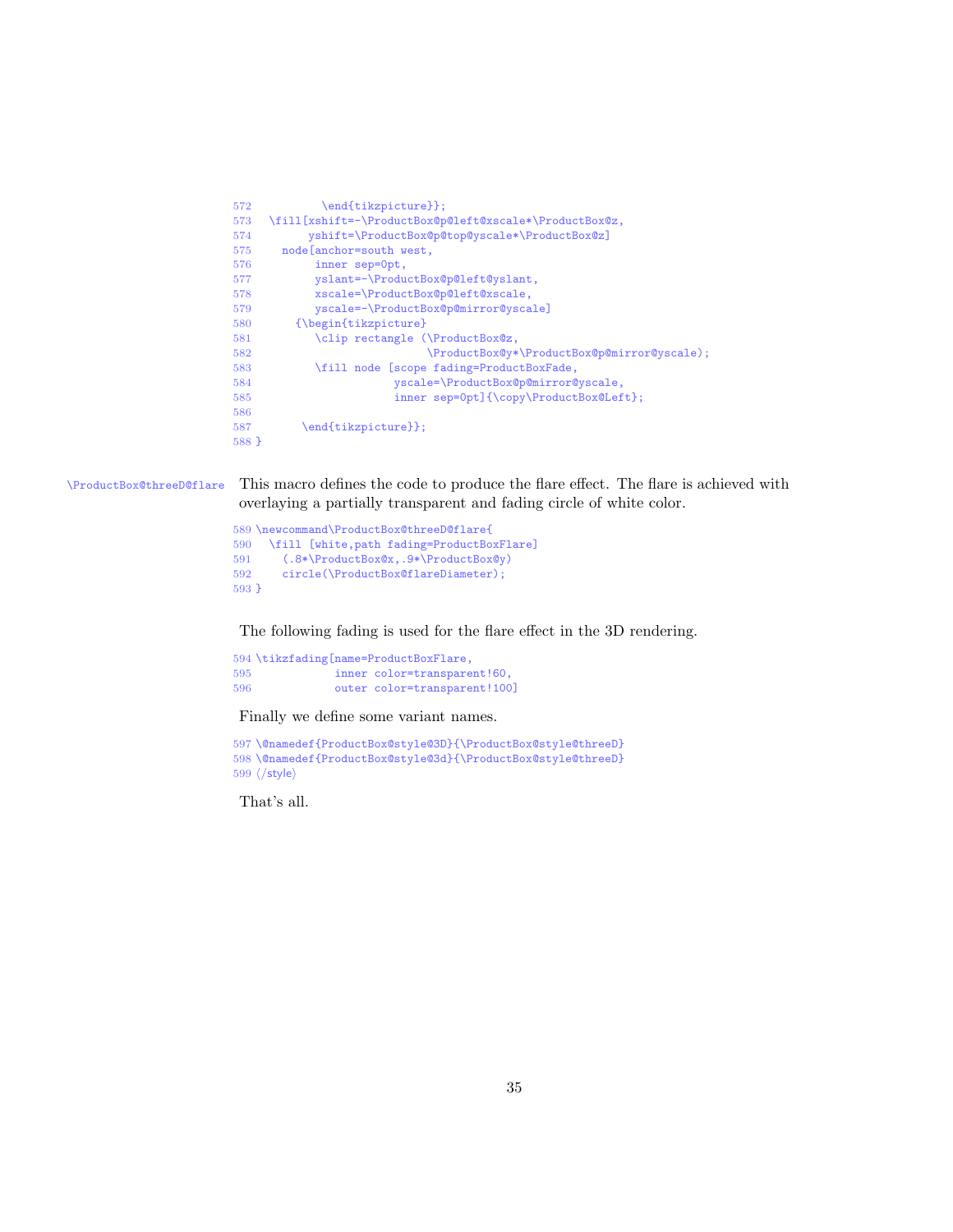# Change History

| 1.0<br>General: First public release. $\dots$ 1<br>-1.1                                                             | \ProductBox@threeD@mirror:<br>Code rewritten to make full use                 |    |
|---------------------------------------------------------------------------------------------------------------------|-------------------------------------------------------------------------------|----|
| General: Simplified user interface<br>added. $\ldots \ldots \ldots \ldots \ldots 1$<br>\ProductBox@style@empty: New | ProductBox: Do not clean the faces<br>upon request. $\ldots \ldots \ldots 23$ |    |
| box style "empty". $\dots \dots$ 25<br>\ProductBox@style@threeD: Fix:                                               | Issue an error message for nested<br>ProductBox environments. 23              |    |
| The flare is also transformed<br>and clipped. $\dots \dots \dots \dots \dots$ 31                                    | Simplified user interface added.<br>Suppress error messages. $\ldots$ 23      | 23 |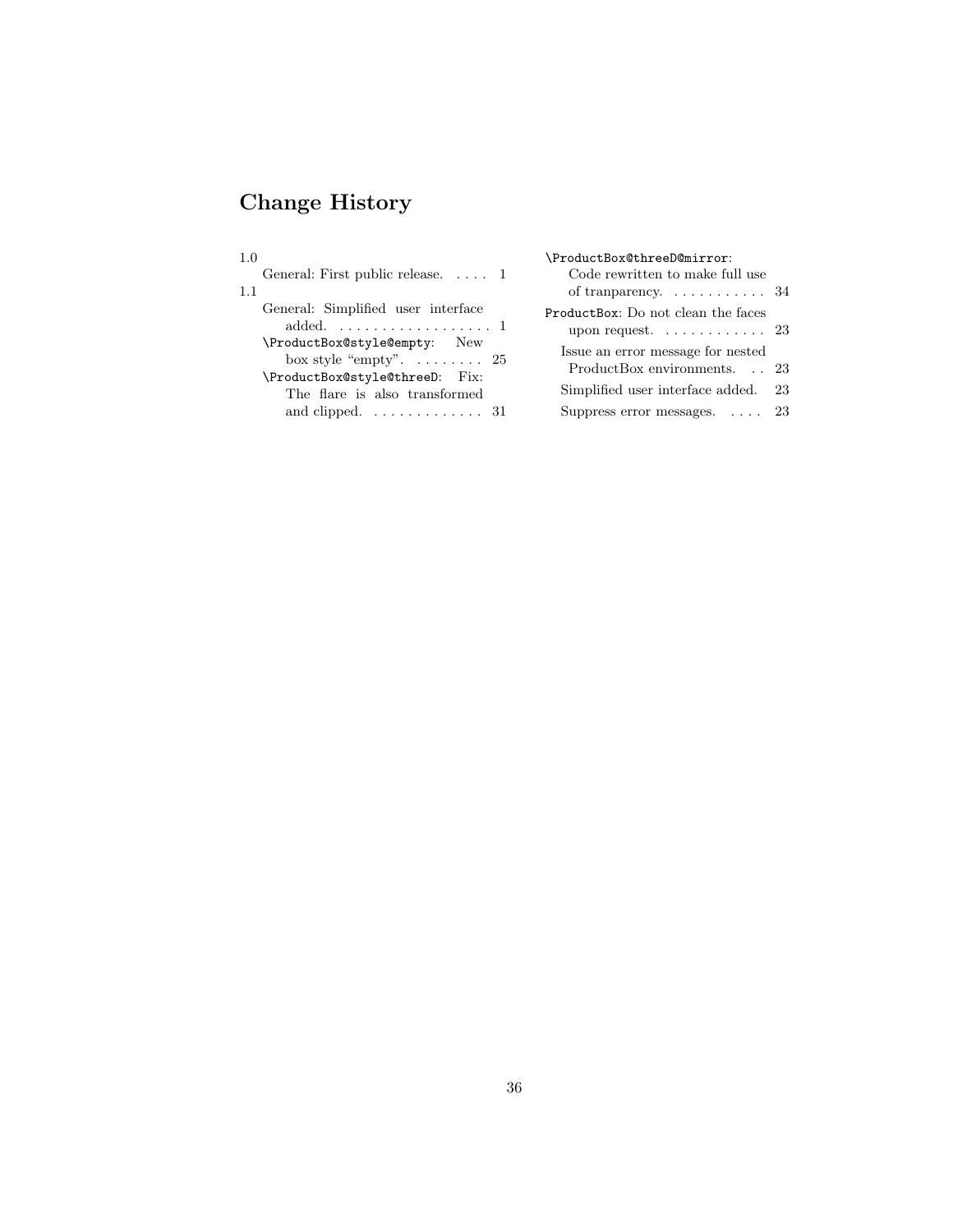# Index

Numbers written in italic refer to the page where the corresponding entry is described; numbers underlined refer to the code line of the definition; numbers in roman refer to the code lines where the entry is used.

| в                                                                                                                                                                                                                                                                                                                                                                                                                      |             |
|------------------------------------------------------------------------------------------------------------------------------------------------------------------------------------------------------------------------------------------------------------------------------------------------------------------------------------------------------------------------------------------------------------------------|-------------|
| 124                                                                                                                                                                                                                                                                                                                                                                                                                    | Prod        |
| \BackFace<br>130                                                                                                                                                                                                                                                                                                                                                                                                       | \Pro        |
|                                                                                                                                                                                                                                                                                                                                                                                                                        | \Pro        |
| $\lambda$ Bottom  128                                                                                                                                                                                                                                                                                                                                                                                                  | <b>\Pro</b> |
| \BottomFace<br>134                                                                                                                                                                                                                                                                                                                                                                                                     | \Pro        |
|                                                                                                                                                                                                                                                                                                                                                                                                                        | \Pro        |
| E                                                                                                                                                                                                                                                                                                                                                                                                                      | \Pro        |
| \endBack<br>124                                                                                                                                                                                                                                                                                                                                                                                                        | \Pro        |
| \endBackFace<br>130                                                                                                                                                                                                                                                                                                                                                                                                    | \Pro        |
| \endBottom<br>128                                                                                                                                                                                                                                                                                                                                                                                                      | \Pro        |
| \endBottomFace<br>134                                                                                                                                                                                                                                                                                                                                                                                                  |             |
| $\end{From}$<br>123                                                                                                                                                                                                                                                                                                                                                                                                    | \Pro        |
| \endFrontFace<br>129                                                                                                                                                                                                                                                                                                                                                                                                   |             |
| 125                                                                                                                                                                                                                                                                                                                                                                                                                    | <b>\Pro</b> |
| \endLeftFace<br>131                                                                                                                                                                                                                                                                                                                                                                                                    | \Pro        |
| \endRight<br>126                                                                                                                                                                                                                                                                                                                                                                                                       |             |
| \endRightFace<br>132                                                                                                                                                                                                                                                                                                                                                                                                   |             |
| 127                                                                                                                                                                                                                                                                                                                                                                                                                    |             |
| \endTopFace<br>133                                                                                                                                                                                                                                                                                                                                                                                                     | \Pro        |
| environments:                                                                                                                                                                                                                                                                                                                                                                                                          | \pro        |
| ProductBox  107                                                                                                                                                                                                                                                                                                                                                                                                        | \Pro        |
| $\mathbf{F}$                                                                                                                                                                                                                                                                                                                                                                                                           | \Pro        |
| $\theta$ . $\theta$ . $\theta$ . $\theta$ . $\theta$ . $\theta$ . $\theta$ . $\theta$ . $\theta$ . $\theta$ . $\theta$ . $\theta$ . $\theta$ . $\theta$ . $\theta$ . $\theta$ . $\theta$ . $\theta$ . $\theta$ . $\theta$ . $\theta$ . $\theta$ . $\theta$ . $\theta$ . $\theta$ . $\theta$ . $\theta$ . $\theta$ . $\theta$ . $\theta$ . $\theta$ . $\theta$ . $\theta$ . $\theta$ . $\theta$ . $\theta$ . $\theta$ . |             |
| $\mathcal{I}$ ilename<br>-26                                                                                                                                                                                                                                                                                                                                                                                           | \Pro        |
| \filerevision<br>- 23                                                                                                                                                                                                                                                                                                                                                                                                  | \Pro        |
| 22<br>$\left\{ \text{fileversion} \dots \dots \dots \dots \dots \right\}$                                                                                                                                                                                                                                                                                                                                              | \Pro        |
| \footnotesize<br>10                                                                                                                                                                                                                                                                                                                                                                                                    |             |
| $\sqrt{1 + \frac{1}{2}}$<br>123                                                                                                                                                                                                                                                                                                                                                                                        |             |
| $\ProntFace \dots \dots \dots \dots \dots$<br>129                                                                                                                                                                                                                                                                                                                                                                      | \Pro        |
|                                                                                                                                                                                                                                                                                                                                                                                                                        |             |
| I                                                                                                                                                                                                                                                                                                                                                                                                                      |             |
| $\i{if ProductBox@active  104, 104, 117}$                                                                                                                                                                                                                                                                                                                                                                              | <b>\Pro</b> |
| $\i{if ProductBox@clean  103, 103, 109}$                                                                                                                                                                                                                                                                                                                                                                               |             |
| \ifProductBox@clip . 105, 105, 174, 190                                                                                                                                                                                                                                                                                                                                                                                | \Pro        |
| 386, 418<br>\ifProductBox@flare                                                                                                                                                                                                                                                                                                                                                                                        |             |
| $\left\{ \mathbf{F} \right\}$ $\left\{ \mathbf{F} \right\}$ $\left\{ \mathbf{F} \right\}$ $\left\{ \mathbf{F} \right\}$                                                                                                                                                                                                                                                                                                | <b>\Pro</b> |
| $\left\{\text{ifProductBox@shadow}\dots\dots\right.\quad\frac{384}{396}\right\}$                                                                                                                                                                                                                                                                                                                                       |             |
|                                                                                                                                                                                                                                                                                                                                                                                                                        | \Pro        |
| $\mathbf L$                                                                                                                                                                                                                                                                                                                                                                                                            |             |
|                                                                                                                                                                                                                                                                                                                                                                                                                        | \Pro        |
| $\left\{\texttt{LeftFace}\right.\dots\dots\dots\dots\dots\quad131$                                                                                                                                                                                                                                                                                                                                                     |             |

P  $\texttt{luctBox}$  (environment)  $\ldots \ldots \ldots \frac{107}{2}$  $\sigma$ ductBox@@args . . . . . . . . 181, 191  $\texttt{ductBox@box} \quad \ldots \quad 178, 189, 193$  $\texttt{ductBox@ch} \quad \ldots \ldots \ldots \quad 180, \, 190–192$  $\texttt{ductBox@W}$  . . . . . . . . 179, 190–192  $\texttt{ductBox@activefalse}$  ...... 169  $\sigma$ ductBox@activetrue ........  $121$  $\texttt{ductBox@angleX}\ \dots \dots \dots \dots \dots \ 390$  $\sigma$ ductBox@angleZ  $\ldots \ldots \ldots \ldots \ 389$  $\texttt{ductBox@Back}$  . . . . . . . . . . 97, 111, 137, 149, 200, 207, 255, 375 ductBox@Bottom  $\ldots$   $96, 115, 145,$ 157, 201, 219, 273, 291, 311, 326  $\texttt{ductBox@cliptrue}$  .........  $105$ ductBox@earSize . . . . . . . . . . .  $\ldots$  . . . . 85, 221, 336, 337, 341, 342, 347, 348, 352, 353, 359, 360, 364, 365, 371, 372, 377, 378 ductBox@edgeColor . 387, 478, 487  $\sigma$ ductBox@edgeColor . . . . . . . . . 81 ductBox@End . . . . . . . . . . . . . . 136, 138, 140, 142, 144, 146, 176  $\sigma$ ductBox@EndFace  $\ldots \ldots \ldots$  . . 148, 150, 152, 154, 156, 158, 188  $\texttt{ductBox@FaceSep}$  .  $91, \underline{106}, \overline{183}, \overline{184}$ ductBox@flareDiameter 79, 388, 592  $\frac{\text{ductBoxOfoldLine}}{\text{ductBoxOfoldLine}}$  .... 87,  $\frac{222}{2}$ 238, 244, 250, 256, 262, 274, 292, 312, 327, 340, 351, 363, 376  $\frac{\text{ductBoxOfoldOperator}}{3}$  . 89,  $\frac{223}{3}$ 238, 244, 250, 256, 262, 274, 292, 312, 327, 340, 351, 363, 376  $\texttt{ductBox@Front}$  . . . . . .  $92, 110,$ 135, 147, 199, 204, 243, 410, 571  $\texttt{ductBox@Left} \quad \ldots \quad \underline{93}, 112, 139,$ 151, 199, 210, 237, 339, 443, 585 ductBox@p@front@xscale . . . . . . 401, 408, 414, 421, 491, 498, 564 ductBox@p@front@yscale . . . . . . . . . . . . . 402, 409, 415, 422, 499 ductBox@p@front@yslant . . . . . . 400, 407, 413, 420, 490, 497, 563